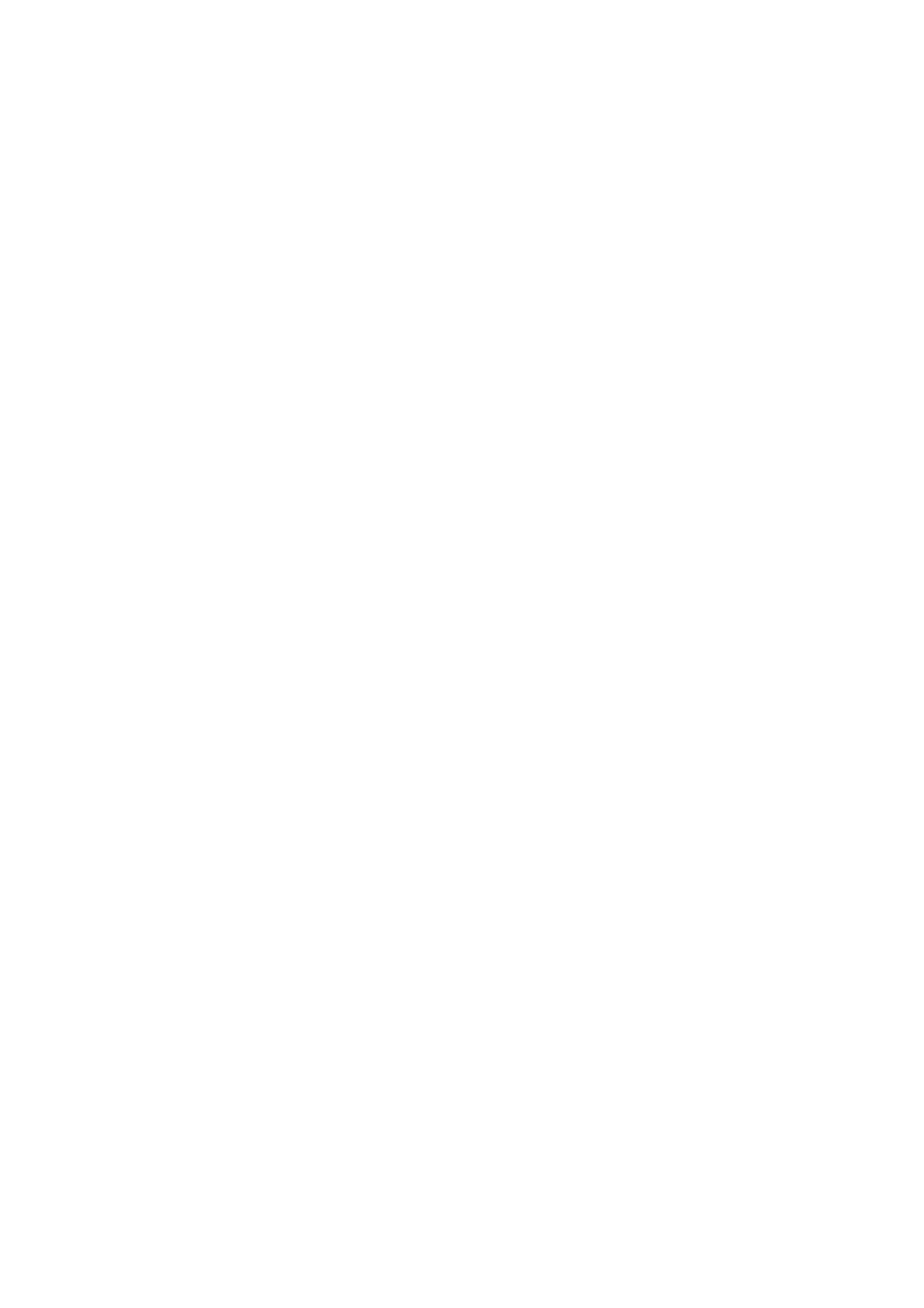# Table of contents

| <b>Executive Summary</b>                                                          | 3  |
|-----------------------------------------------------------------------------------|----|
| 1 Introduction                                                                    | 5  |
| 1.1 Project Background                                                            | 5  |
| 1.2 What is the purpose of this report?                                           | 6  |
| 1.3 Have the conditions been varied since approval?                               | 6  |
| 1.4 Report Structure                                                              | 6  |
| 2 Summary of Compliance with DoE Conditions                                       | 7  |
| 2.1 Environment Protection & Biodiversity Act 1999 listed species                 | 7  |
| 2.2 Implementation of Flora Mitigation Plans                                      | 12 |
| 2.3 Implementation of Fauna Mitigation Plans                                      | 13 |
| 2.4 Implementation of Aquatic Fauna Plans                                         | 14 |
| 2.5 Management of Golden Sun Moth                                                 | 14 |
| 2.6 Management of Little Pink Spider Orchid                                       | 15 |
| 2.7 Management of Matted Flax-lily, Clover Glycine, River Swamp Wallaby Grass and |    |
| Little Pink Spider Orchid                                                         | 15 |
| 2.8 Water Quality Monitoring                                                      | 16 |
| 2.9 Provision of Waterway Crossing Plans                                          | 16 |
| 2.10 Approval of Water Quality Monitoring Procedure                               | 17 |
| 2.11 Limitation of Pipeline Operational Volumes                                   | 17 |
| 2.12 Passage of Groundwater                                                       | 18 |
| 2.13 Forest Rehabilitation Plans                                                  | 19 |
| 2.14 Annual Report on Compliance with Conditions                                  | 19 |
| 2.15 Changes to Documentation/Conditions                                          | 20 |
| 2.16 Recordkeeping                                                                | 20 |
| 2.17 Commencement of Construction                                                 | 21 |
| 3 Independent Audited Reports of Water Savings                                    | 22 |
| 3.1 Water Savings Audited and Allocated                                           | 23 |
| 3.2 Water Savings Released and Supplied to Melbourne                              | 25 |
| 4 Surveys and Monitoring for threatened fauna & flora                             | 29 |
| 4.1 General measures for all Terrestrial Fauna                                    | 29 |
| 4.2 Woodland Forest and Scattered Tree Habitats                                   | 30 |
| 4.3 Water body Habitats                                                           | 30 |
| 4.4 Grassland Habitats                                                            | 30 |
| 4.4.1 Golden Sun Moth habitats                                                    | 30 |
| 4.5 Aquatic Surveys                                                               | 33 |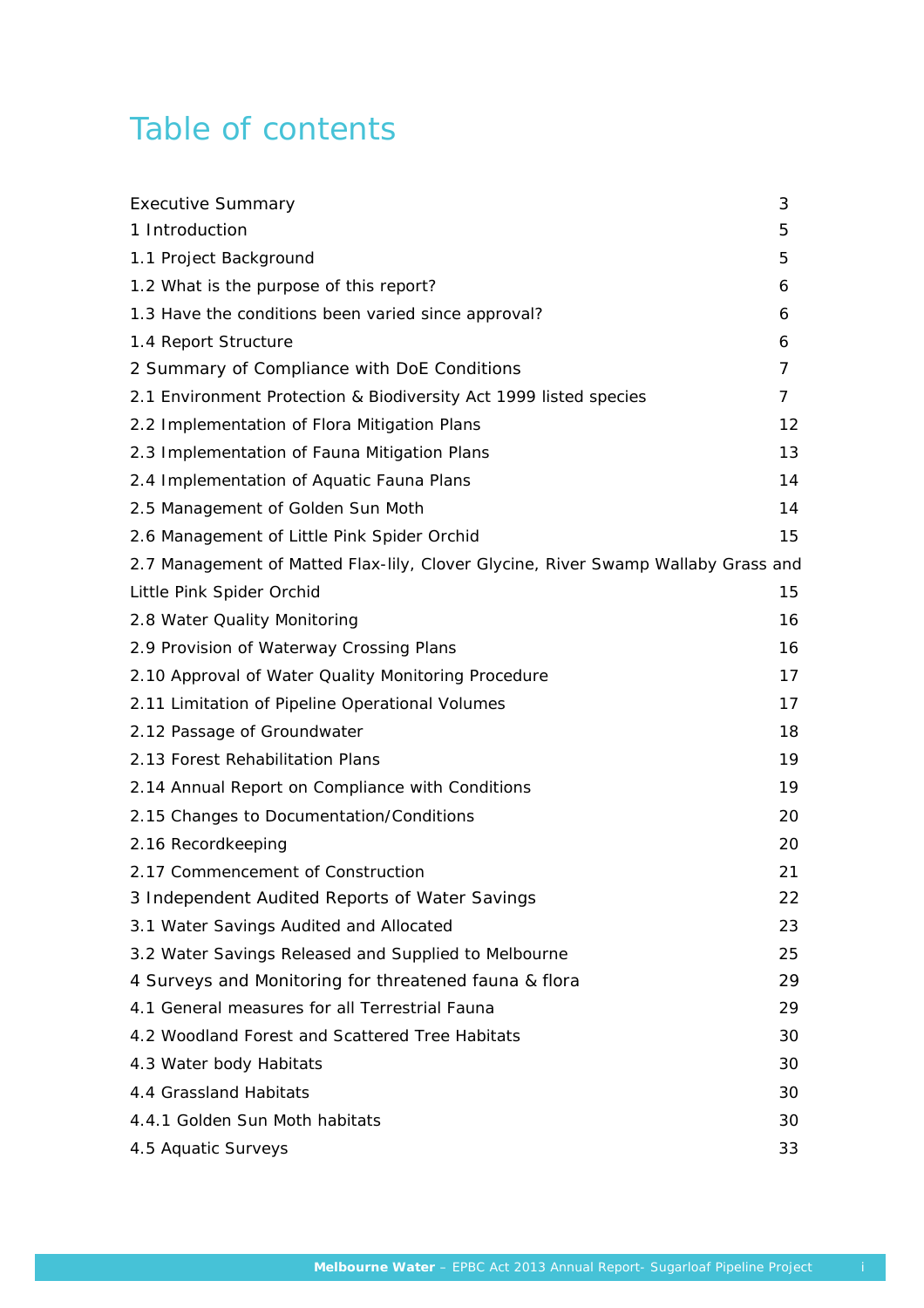# Table of contents continued

4.6 Matted Flax-lily 33 5 Conclusion 36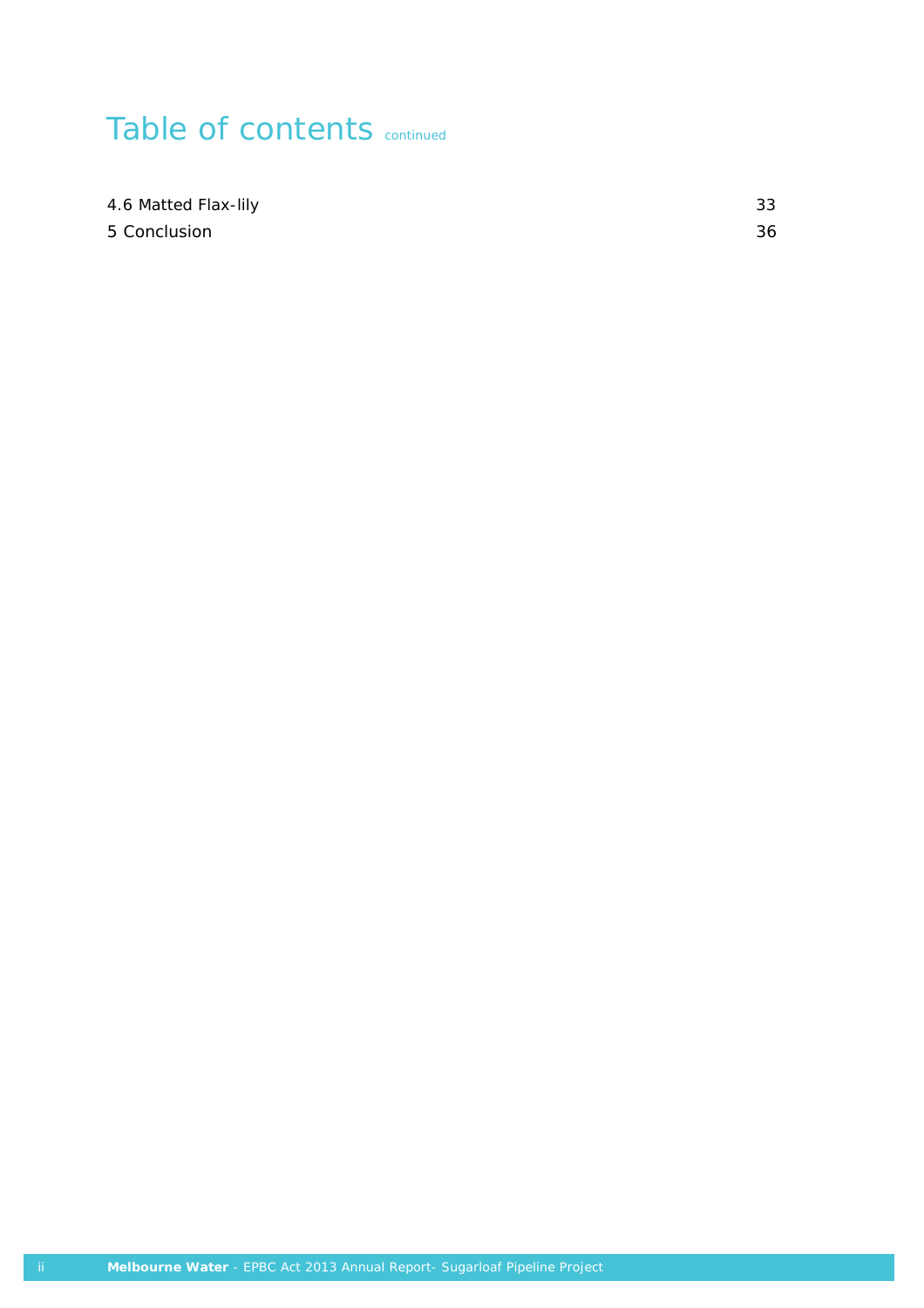# Document Versions

| <b>Revision</b>    | <b>Issued To</b>                                                                                                               | <b>Issued By</b>                         |
|--------------------|--------------------------------------------------------------------------------------------------------------------------------|------------------------------------------|
| Draft 1            | Senior Environmental Land<br>Management Officer                                                                                | Environmental Land<br>Management Officer |
| Draft 2            | <b>Senior Water Resources</b><br>Engineer                                                                                      | Environmental Land<br>Management Officer |
| Draft <sub>3</sub> | Manager Entitlement<br>Framework, Water and<br>Natural Resources Group<br>Department of<br>Environment & Primary<br>Industries | Senior Water Resources<br>Engineer       |
| Final              | General Manager Asset<br>Planning                                                                                              | Team Leader-Land &<br>Heritage           |

Melbourne Water is owned by the Victorian Government. We manage Melbourne's water supply catchments, remove and treat most of Melbourne's sewage, and manage rivers and creeks and major drainage systems throughout the Port Phillip and Westernport region.

### © Melbourne Water Corporation 2013

This work is copyright. Apart from any use permitted under the Copyright Act 1968, parts of this publication may be reproduced as long as due acknowledgement is given to Melbourne Water Corporation and the author.

*Front cover photo courtesy of Ecology Australia Pty. Ltd. showing the Matted Flax-lily receptor site in Yarra Glen.*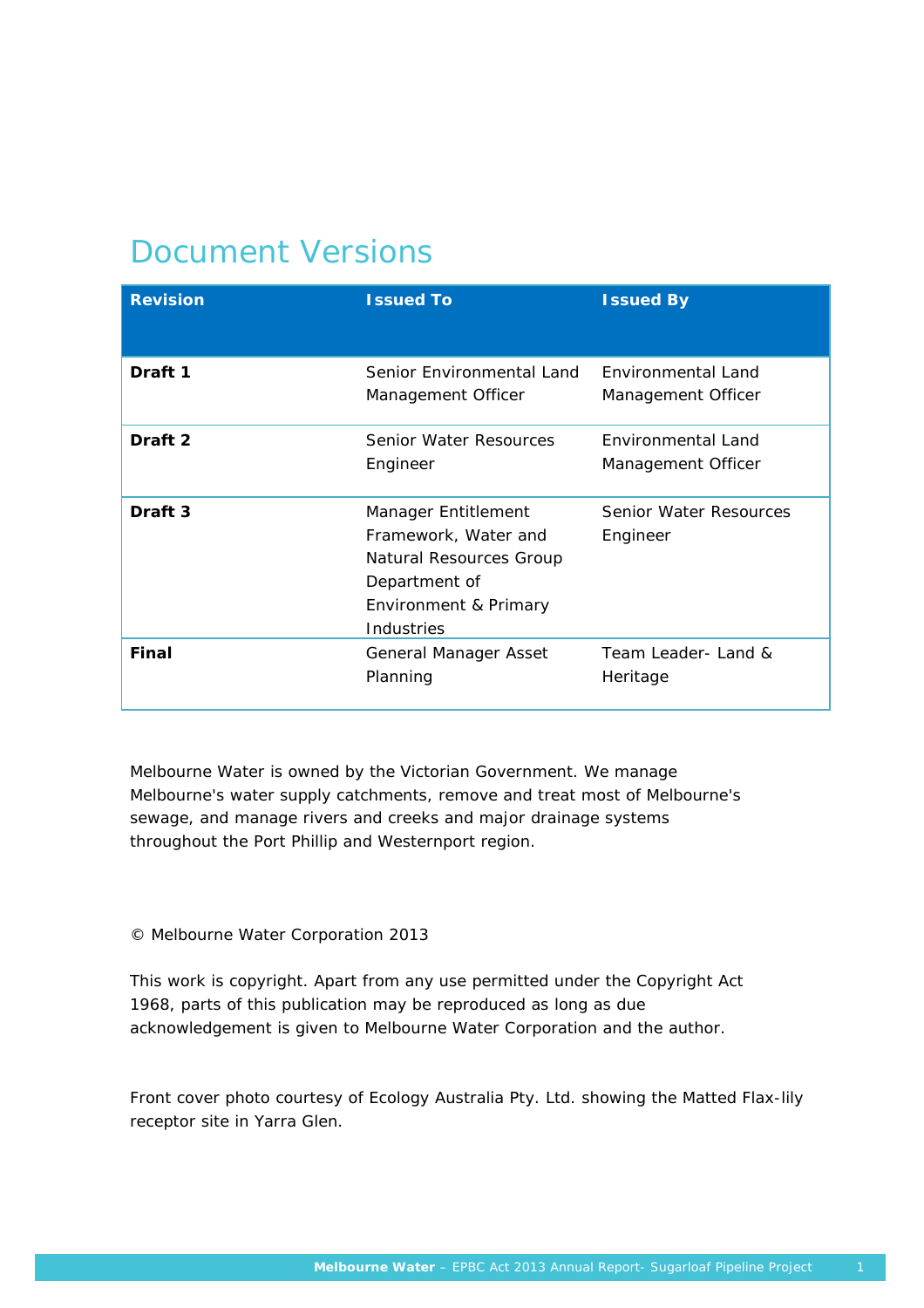### Abbreviations

| Alliance    | Sugarloaf Pipeline Alliance                                   |
|-------------|---------------------------------------------------------------|
| <b>DEPI</b> | Department of Environment and Primary Industries.             |
| <b>DoE</b>  | Federal Department of Environment.                            |
| <b>DPCD</b> | Department of Planning and Community Development.             |
| <b>EMP</b>  | Environmental Management Plan                                 |
| <b>EPBC</b> | Environment Protection and Biodiversity Conservation Act 1999 |
| <b>FFG</b>  | Flora and Fauna Guarantee 1988(Vic)                           |
| <b>GSM</b>  | Golden Sun Moth                                               |
| <b>GHD</b>  | Gutheridge Haskins and Davey Pty Ltd                          |
| JH          | John Holland Pty Ltd                                          |
| <b>MFL</b>  | Matted Flax-lily                                              |
| <b>MW</b>   | Melbourne Water Corporation                                   |
| Project     | Sugarloaf Pipeline Project                                    |
| <b>SKM</b>  | Sinclair Knight Mertz Pty Ltd                                 |
| <b>SLL</b>  | <b>Striped Legless Lizard</b>                                 |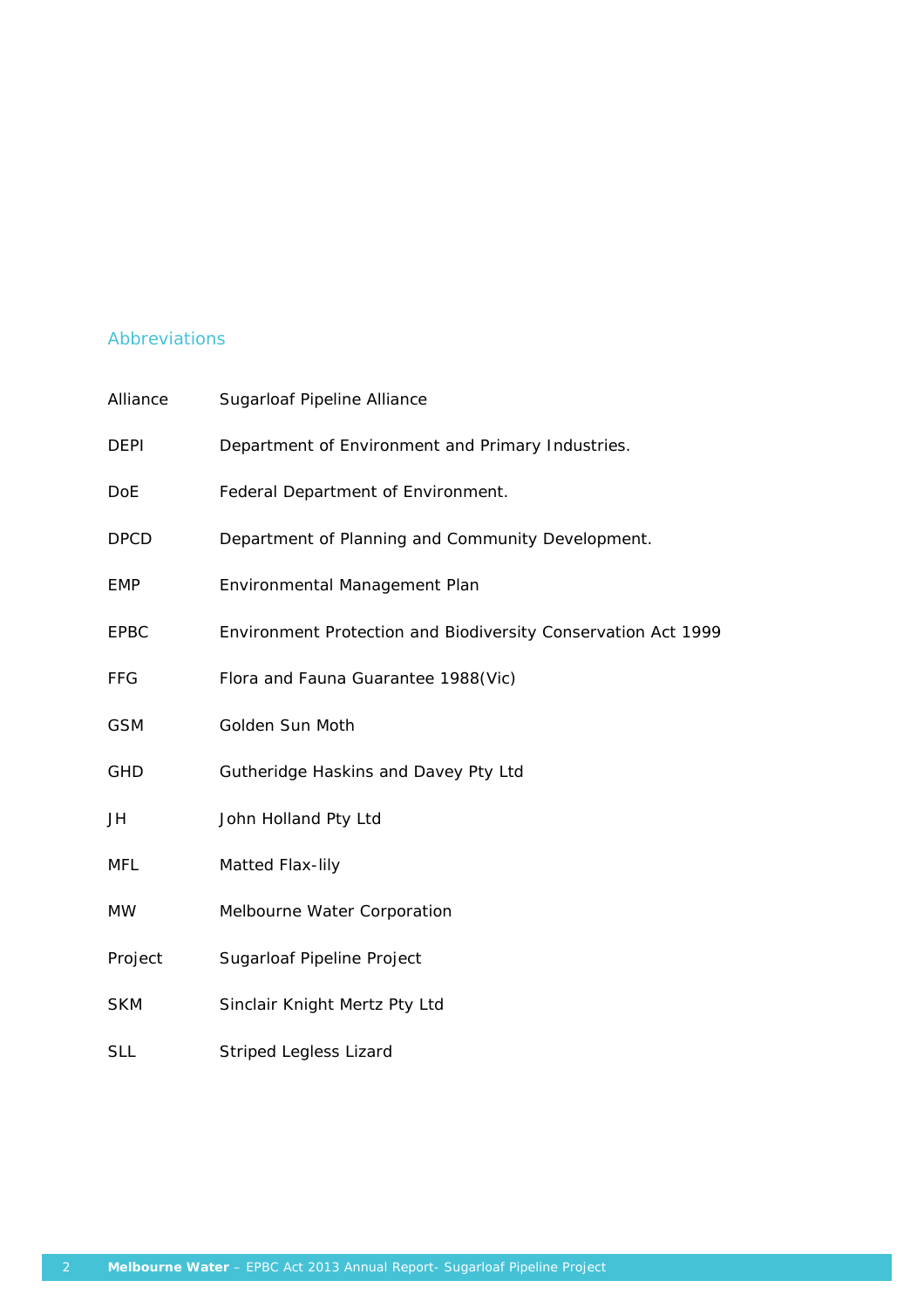# Executive Summary

The Project has complied with the conditions of the EPBC Approval for the current reporting period (1 July 2012 – 30 June 2013).

Three EPBC Listed species were located in the construction corridor:

- Striped Legless Lizard
- Golden Sun Moth
- Matted Flax-lily

 The management of the above species and all other EPBC listed species has been in accordance with the Environmental Management Strategy which has been endorsed by State and Federal Government, except in unexpected situations where adaptive management has been necessary and subsequently approved before implementation.

The status of compliance with the conditions of the EPBC Approval are summarised below:

### **Table 1: Compliance with EPBC Approval**

|    | <b>Condition of EPBC Approval</b>  | <b>Status</b>                            |
|----|------------------------------------|------------------------------------------|
| 1. | Implementation of EMS              | Compliant                                |
| 2. | Implementation of Flora Mitigation | On track- ongoing monitoring until 2014. |
|    | Plans                              |                                          |
| 3. | Implementation of Fauna            | On track- ongoing monitoring until 2014. |
|    | <b>Mitigation Plans</b>            |                                          |
| 4. | Implementation of Aquatic Fauna    | Compliant                                |
|    | <b>Mitigation Plans</b>            |                                          |
| 5. | Management of Golden Sun Moth      | On track- ongoing monitoring until 2014. |
| 6. | Management of Little Pink Spider   | Compliant                                |
|    | Orchid                             |                                          |
| 7. | Management of Matted Flax-lily,    | On track- ongoing monitoring until 2014. |
|    | Clover Glycine, River Swamp        |                                          |
|    | Wallaby Grass and Little Pink      |                                          |
|    | Spider Orchid.                     |                                          |
| 8. | Water Quality Monitoring           | Compliant                                |
|    | 9. Provision of Waterway Crossing  | Compliant                                |
|    | Plans                              |                                          |
|    | 10. Approval of Water Quality      | Compliant                                |
|    | Monitoring Procedure               |                                          |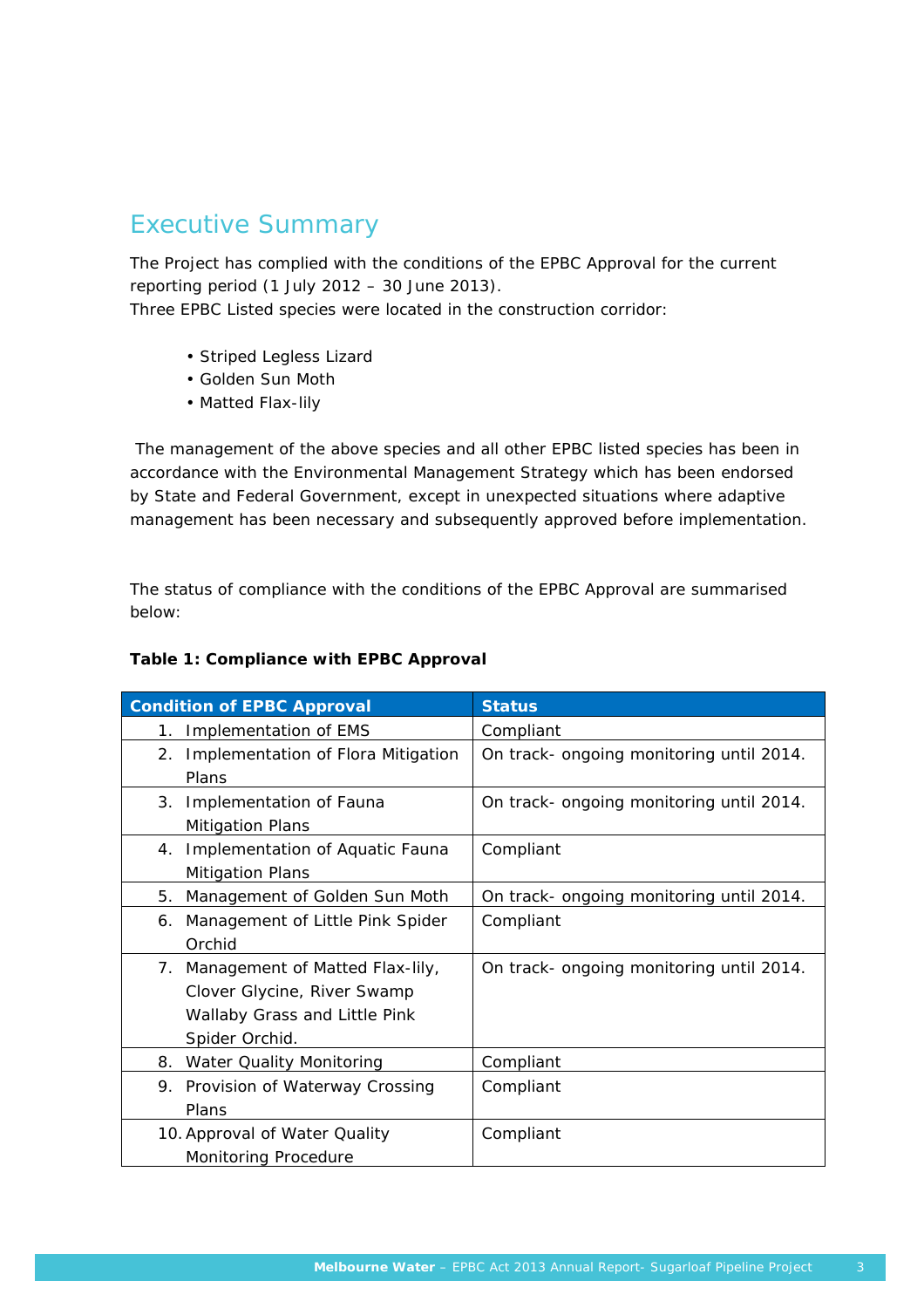| 11. Limitation of Pipeline Operational | Compliant                   |
|----------------------------------------|-----------------------------|
| Volumes                                |                             |
| 12. Passage of Groundwater             | Compliant                   |
| 13. Forest Rehabilitation Plans        | Ongoing-compliant to date   |
| 14. Annual Report on Compliance with   | Ongoing-compliant to date.  |
| Conditions                             |                             |
| 15. Changes to documents/conditions    | Compliant                   |
| 16. Record Keeping                     | Ongoing- compliant to date. |
| 17. Commencement of Construction       | Compliant                   |

The ongoing monitoring requirements are summarised below:

# **Table 2: Ongoing EPBC Monitoring**

| <b>Aspect</b>                 | <b>Monitoring</b>                     | <b>Frequency &amp; Timing</b>    |
|-------------------------------|---------------------------------------|----------------------------------|
| Woodland & Scattered Tree     | <b>Bandicoot</b><br>Monitoring        | Quarterly during 2015            |
| Habitat                       | Program                               |                                  |
|                               | Habitat Linkage in Toolangi           | 8<br>month<br>period<br>during   |
|                               |                                       | both 2013 and 2014.              |
| Golden Sun Moth Habitat       | <b>GSM</b><br>adult<br>of<br>survey   | Annually over 4 visits until     |
|                               | lines<br>transect<br>and              | 2014.                            |
|                               | grassland<br>restoration              |                                  |
|                               | Sheoak<br>Experiment<br><sub>on</sub> |                                  |
|                               | Property.                             |                                  |
| <b>Striped Legless Lizard</b> | Monitoring<br>established             | (July,<br>times<br>October,<br>4 |
|                               | shelter grids on Sheoak               | November and December)           |
|                               | property.                             | until 2014.                      |
| Matted Flax-lily              | MFL<br>monitoring<br>οf               | Annually<br>in<br>Spring/        |
|                               | translocation site, in-situ           | Summer until 2014.               |
|                               | sub populations on Gulf               |                                  |
|                               | Road and Patch 8 (Melba               |                                  |
|                               | Hwy).                                 |                                  |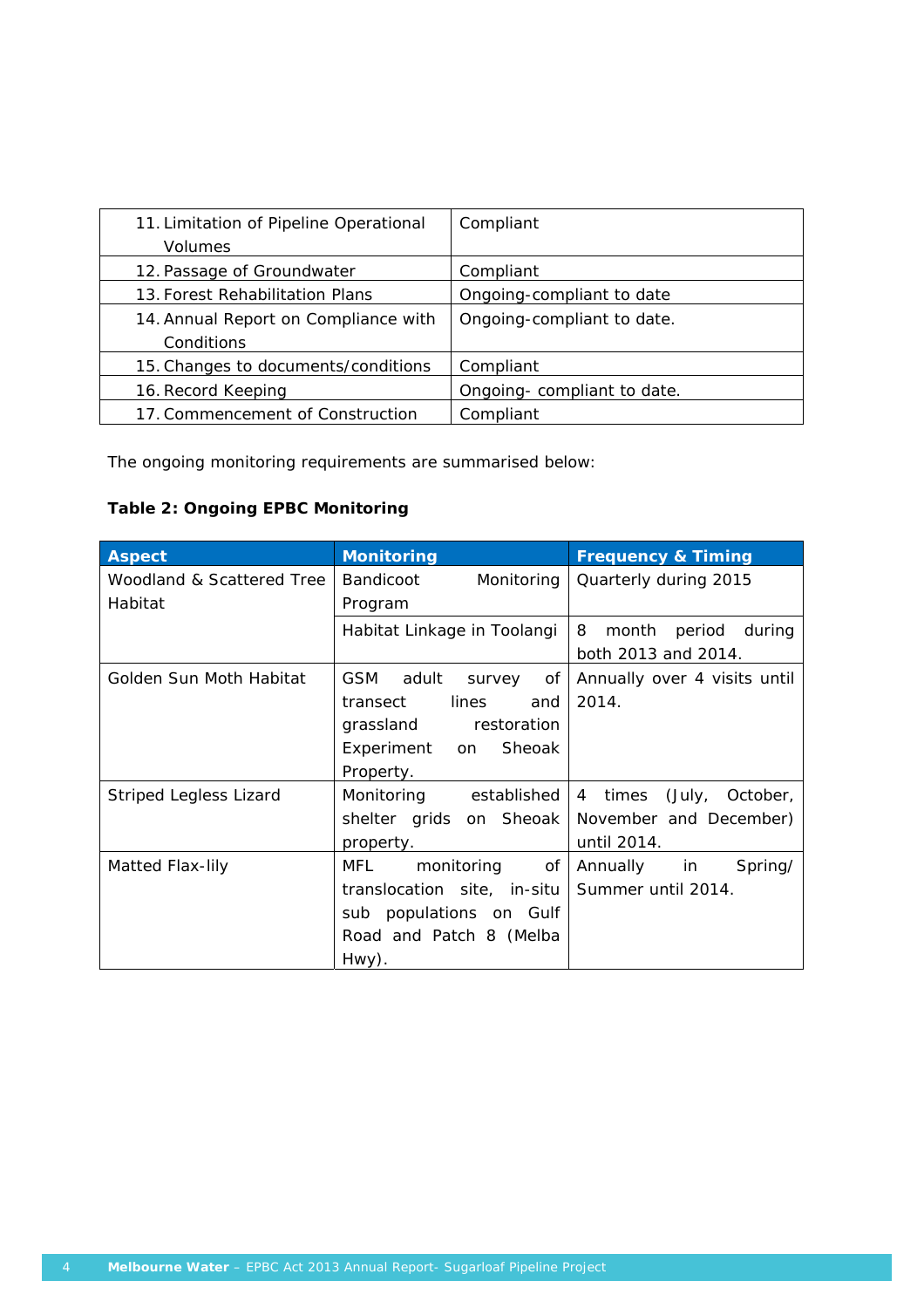# 1 Introduction

### 1.1 Project Background

Melbourne Water constructed the \$625 million Sugarloaf Pipeline (now known as the North-South Pipeline) linking the Goulburn River near Yea to the Sugarloaf Reservoir in Melbourne's north-east (the Project).

The purpose of the Project was to construct a pipeline and associated infrastructure to transfer water savings from the Goulburn River catchment to Melbourne's water distribution network via Sugarloaf Reservoir. The Project comprised two major pump stations, associated power supply connections, balancing storage(s) and a 70km pipeline capable of transferring up to 75GL per annum from the Goulburn River to Melbourne Water's Sugarloaf Reservoir.

The Project received State Government approval on 6th August 2008 and Federal approval under the *Environmental Protection and Biodiversity Conservation Act 1999* (the EPBC Act) on 12 September 2008, subject to conditions.

The Project was completed by the Sugarloaf Pipeline Alliance in February 2010. The Sugarloaf Pipeline Alliance was comprised of Melbourne Water Corporation (MW), Sinclair Knight Merz Pty Ltd (SKM), Gutheridge Haskins and Davey Pty Ltd (GHD) and John Holland Pty Ltd (JH). The Sugarloaf Pipeline Alliance was responsible for overall planning, design, procurement, construction, commissioning and completion activities associated with the Project. The Alliance contract has now ended and the Pipeline is now being maintained and operated by Melbourne Water.

Water was transferred through the Sugarloaf Pipeline until 9 September 2010 when the receiving storage, Sugarloaf Reservoir, became full due to prolonged wet conditions in Melbourne's catchments enabling the reservoir to be filled from its two other sources – Maroondah Reservoir (via aqueduct) and the Yarra River (via pumps at Yering Gorge). Very small volumes (31 million litres) were transferred until 28 October 2010 for pipeline testing and maintenance purposes.

Following the Victorian Coalition being elected to Government in November 2010, Melbourne Water has implemented the Coalition's pre-election commitment to only use the Sugarloaf Pipeline in times of 'critical human need'. This policy means that the pipeline will only be used in the event that the volume of water in Melbourne's 10 dams is below 30% as at 30 November in any year, or there is a need to use the pipeline's off takes for fire-fighting purposes. The Victorian Minister for Water amended Melbourne Water's Statement of Obligations (System Management) to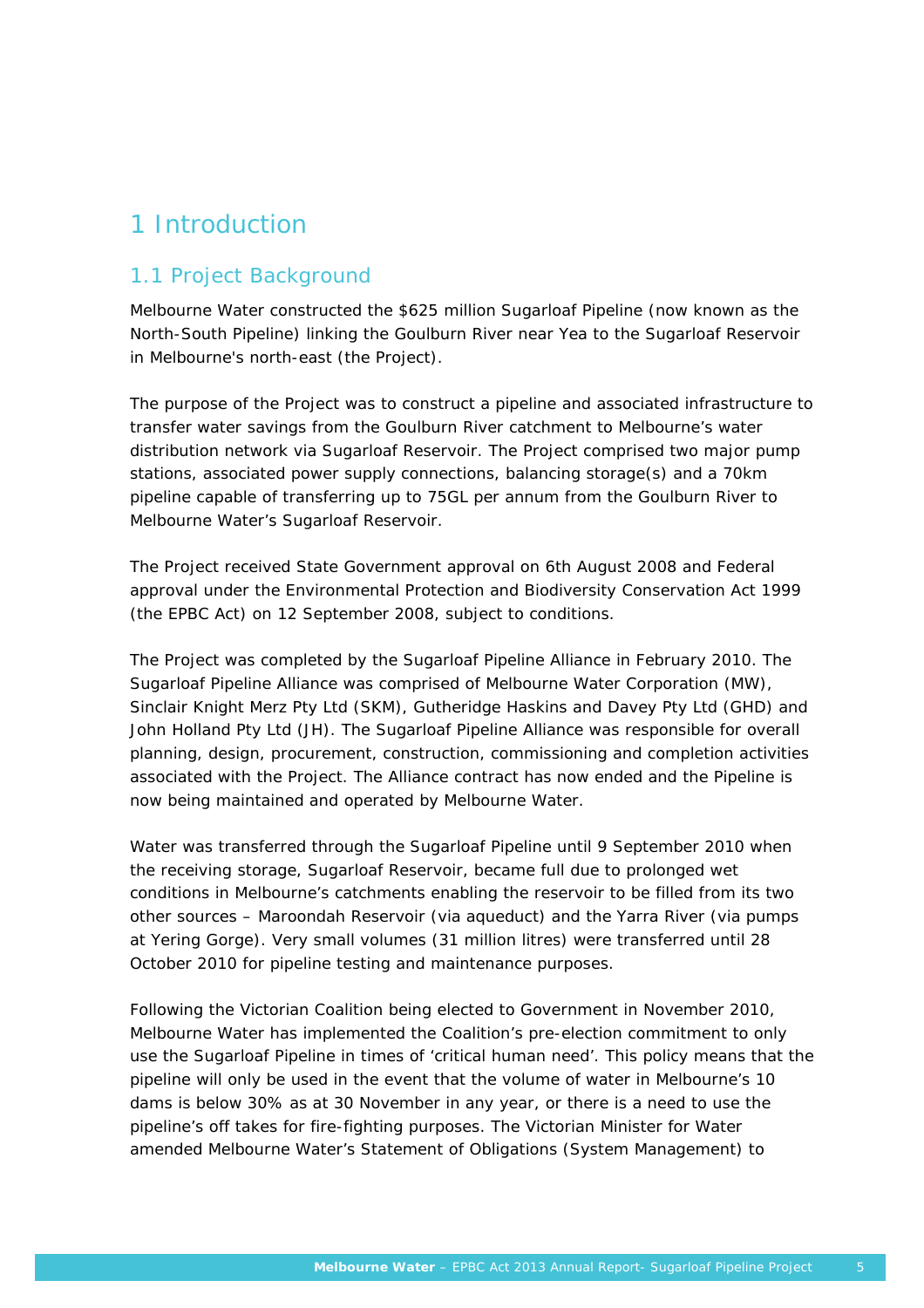implement the Coalition's policy on the management of the Pipeline, effective 29th March 2012 when a notice appeared in a special gazette.

# 1.2 What is the purpose of this report?

This report provides information on the Projects compliance with Condition 14 of the EPBC Act 1999 approval (EPBC 2008/3960).

### Condition 14 of the EPBC Approval states:

**"***The person taking the action must provide by August each year an annual report on the compliance with these conditions, including the results of all EPBC listed surveys and environmental monitoring undertaken, independent audited reports of water savings achieved and the amount of water allocated for extraction, any adaptive management, any remedial actions taken and the effectiveness of the measures implemented to mitigate the impact on EPBC listed species***."** 

The Federal Department currently responsible for administering the EPBC Act is the Department of Environment (DoE). Through the life of this project this Federal Department has also been known as the Department of Environment, Water, Heritage and the Arts (DEWHA) and the Department of Sustainability, Environment, Water Populations and Communities (DSEWPaC) Project documents consequently contain reference all three names, for ease of reading this report only makes reference to DoE

### 1.3 Have the conditions been varied since approval?

A variation to Condition 14 was approved by DoE on 28th October 2010 to alter the date in the above condition to 30th November each year. This change was made to harmonise reporting requirements to DoE with independent annual audits on water allocations and transfers via the pipeline.

### 1.4 Report Structure

To address the requirements of the EPBC Approval conditions, the remainder of this report has been structured as follows:

- Section 2 the project's compliance with the conditions of the EPBC Approval;
- Section 3 the independent audited reports of water savings achieved;
- Section 4 outlines the results of monitoring of EPBC listed species undertaken; and
- • Section 5 the conclusion.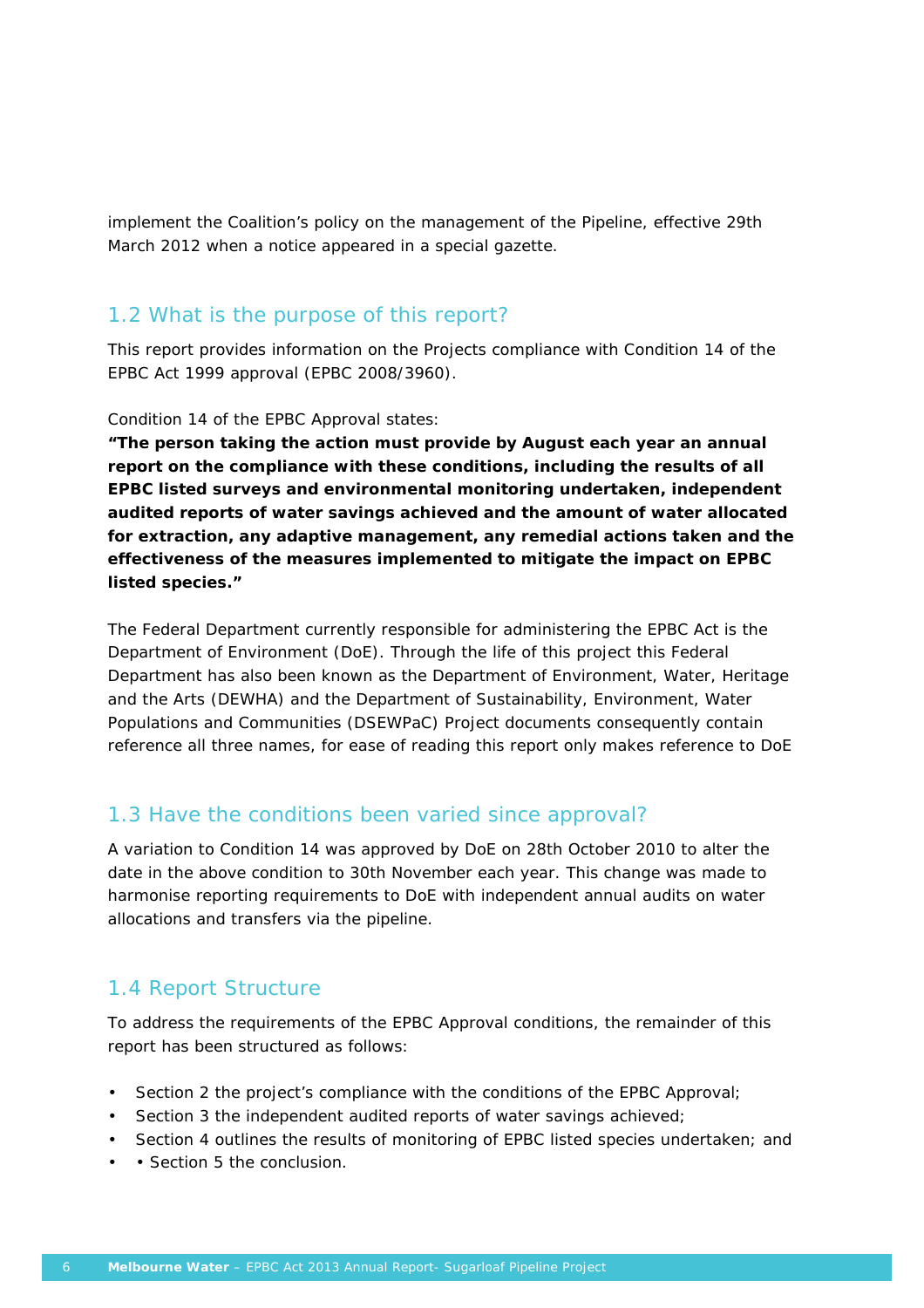# 2 Summary of Compliance with DoE Conditions

The EPBC Approval granted to the Project on 12 September 2008 is subject to 17 conditions. This section provides each of those conditions, with a summary of the Project's compliance for the current reporting period. The wording in the original EPBC Approval has been maintained, with variations noted where relevant.

# 2.1 Environment Protection & Biodiversity Act 1999 listed species

*Condition 1: To protect the Environment Protection and Biodiversity Conservation Act 1999 (EPBC) listed species that are known or could potentially occur in the action area, the person taking the action must implement the commitments made in the Environmental Management Strategy July 2008 and the associated documents referred to in the Environmental Management Strategy July 2008.* 

As part of the Environmental Management Strategy (EMS), Mitigation Plans were developed for fauna, flora and aquatic species listed under either the EPBC Act or the *Fauna and Flora Guarantee Act* 1988 (Vic) (the FFG Act). The EMS was implemented through detailed plans and programs outlined below.

### 2.1.1 Environmental Management Plans

1

For each designated geographical section of the Project, a draft EMP was prepared. Feedback for each draft EMP was then sought from the Victorian Department of Environment and Primary Industries<sup>1</sup> (DEPI), the Victorian Department of Planning and Community Development (DPCD) and other relevant regulatory authorities. As requested, feedback was sought from DoE for the Toolangi State Forest, Sugarloaf Reservoir, Tunnel Portals and Category A Waterway Crossing EMPs. Feedback from regulatory authorities was incorporated by the Alliance in the preparation of final EMPs.

 $1$  The Department of Environment and Primary Industries was formally known as the Department of Sustainability and Environment.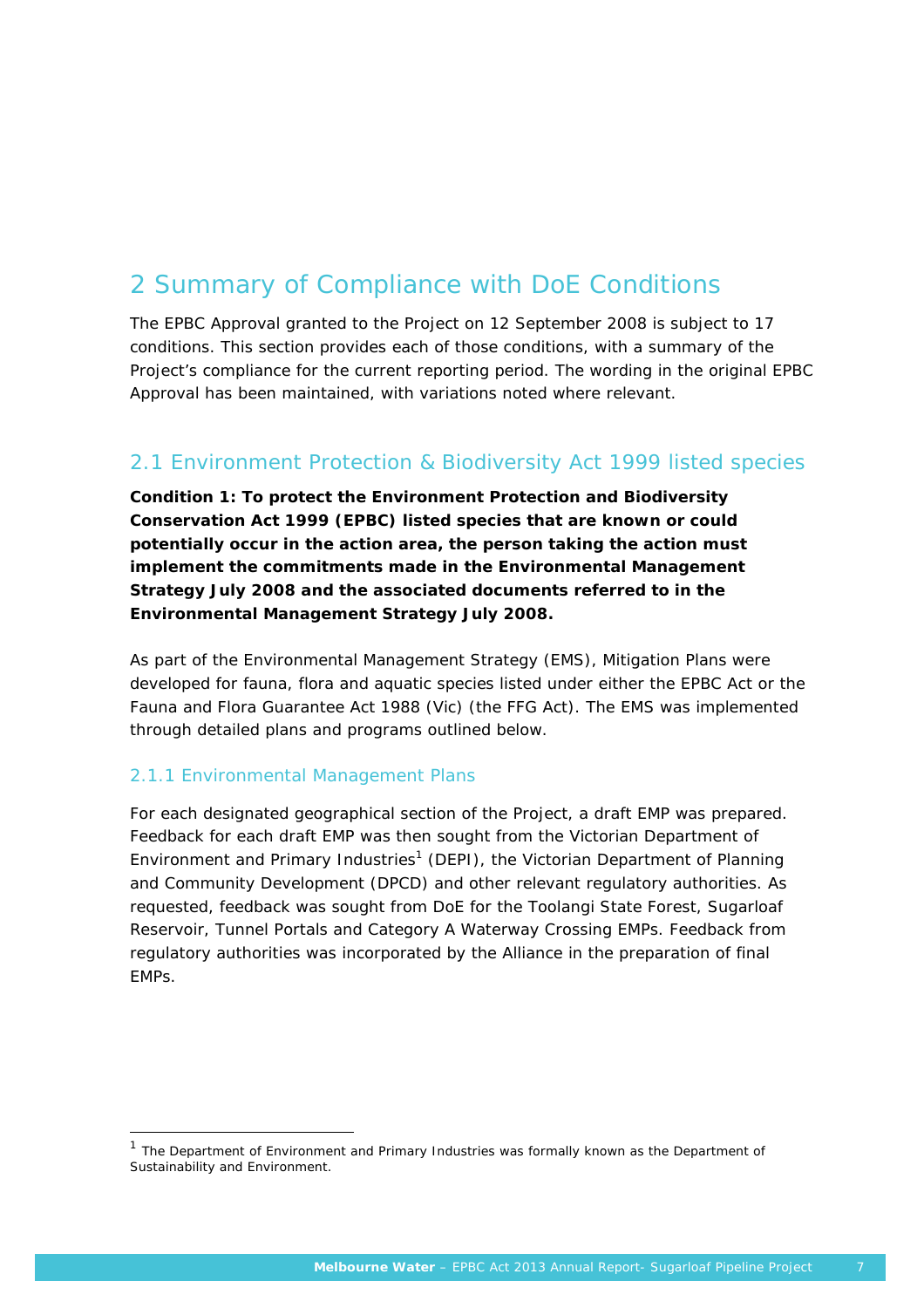All EMPs were endorsed or approved by the relevant regulatory authorities.

The area specific EMPs applied to each of the following seventeen sections:

- Goulburn River Pump Station;
- Killingworth;
- Yea to Devlin Bridge;
- Glenburn;
- Toolangi State Forest;
- Yarra Glen;
- Sugarloaf Reservoir;
- Sugarloaf Reservoir Goulburn Inlet;
- Temporary Pipe Storage Sugarloaf Reservoir;
- Temporary Pipe Storage Yarra Ranges;
- Temporary Goulburn Access Track;
- Sheoak High Lift Pump Station (Sheoak HLPS);
- Tunnel Portals;
- Waterway Crossings Yea River at Yea and Kalatha Creek;
- Waterway Crossings Yea River at Castella;
- Waterway Crossings Yea River at Devlins Bridge;
- Waterway Crossings Category B.

Figure 1 shows the pipeline EMP sections. The smaller waterway crossings EMPs and the Temporary works EMPs are not represented on this map.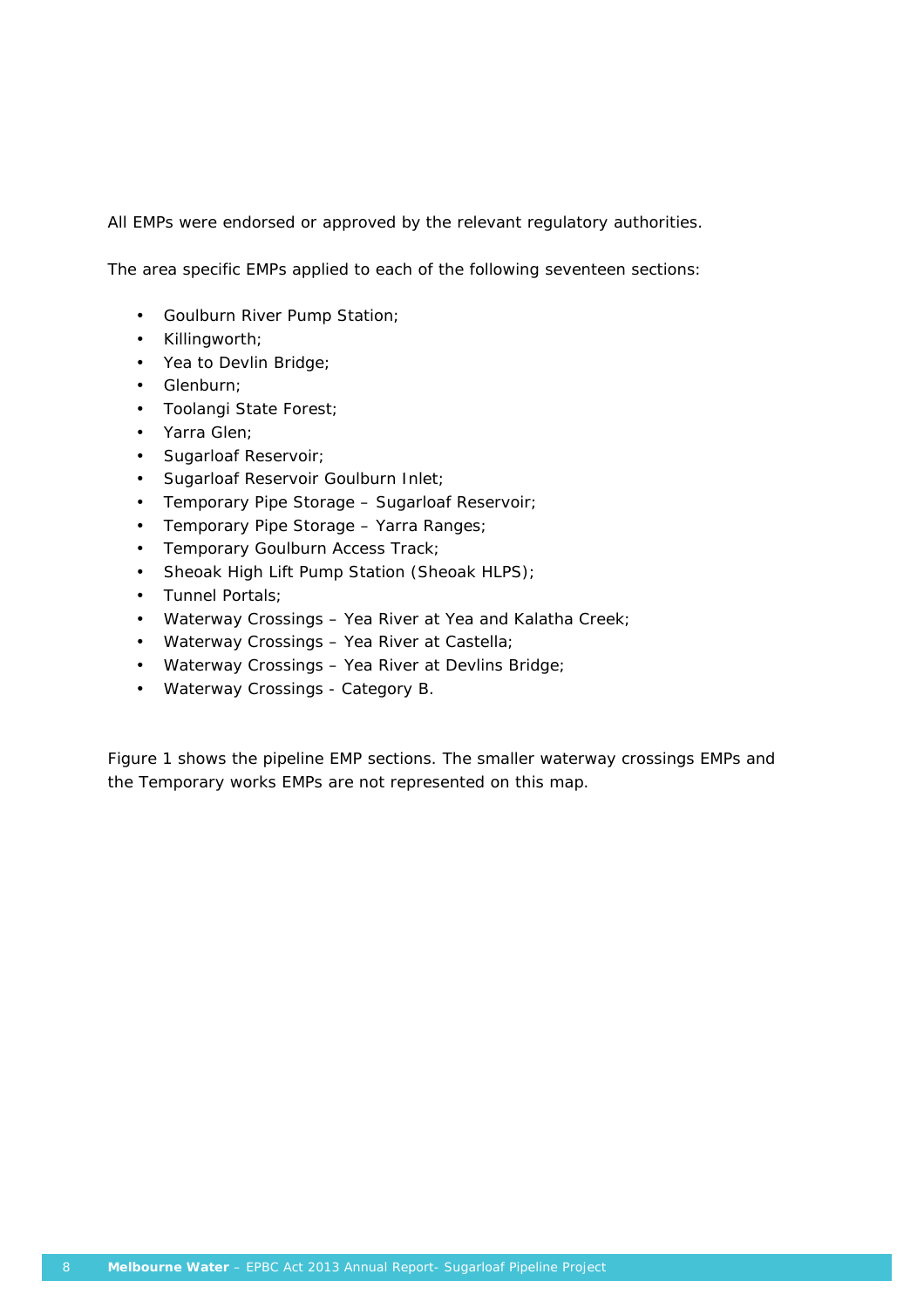

**Figure 1: Map of the Sugarloaf Pipeline Project with EMP Zones marked**  2 KP – Kilometre Point used a reference locator and WX – Waterway Crossing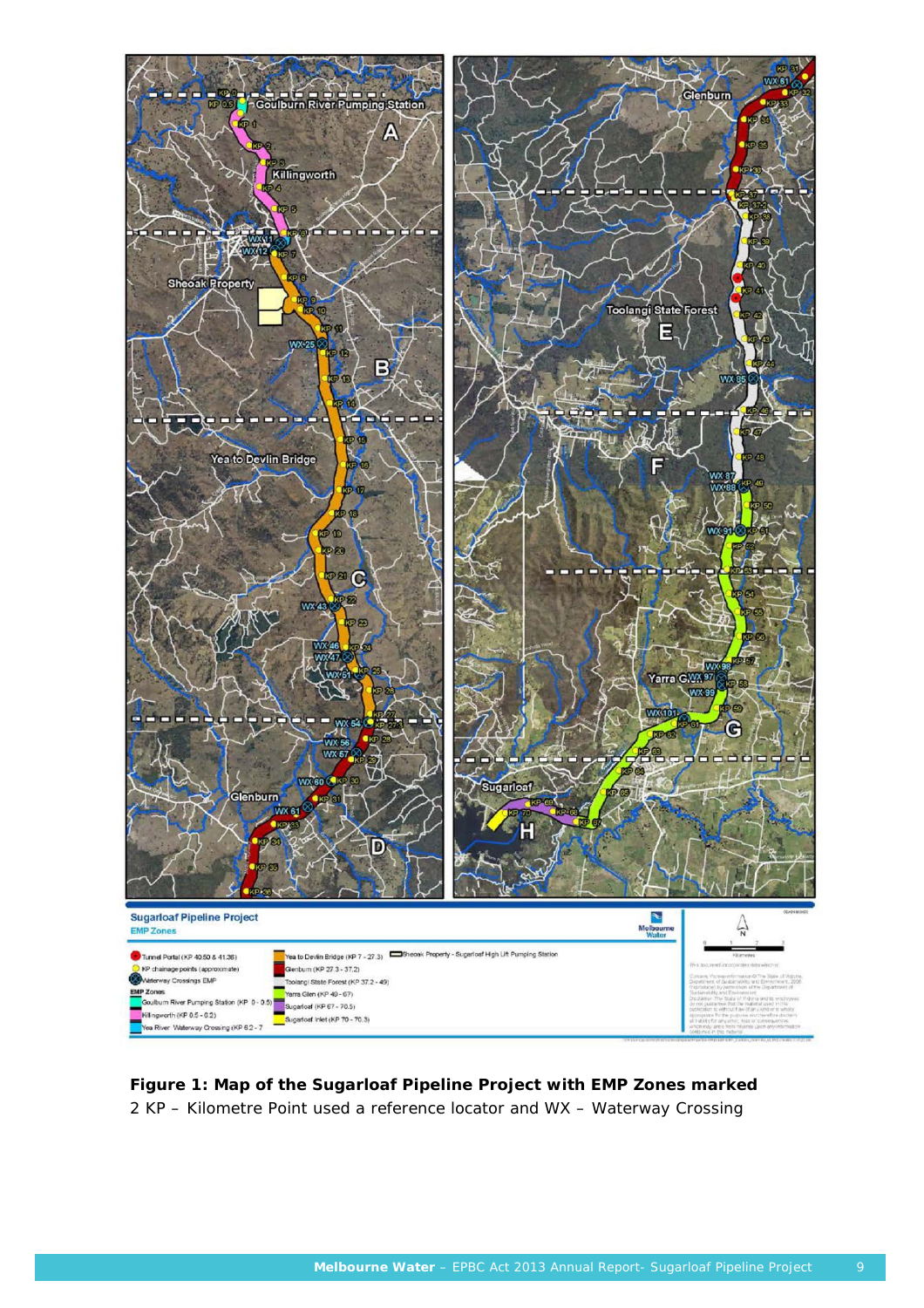# 2.1.2 Environmental Programs

Each EMP includes environmental management information and requirements of the specific area covering several disciplines. Each discipline has an environmental programs specific to that EMP section. The aspects covered by these environmental programs include:

- Air Quality Management;
- Fauna Management;
- Vegetation Management;
- Greenhouse Gas Management;
- Biosecurity Management;
- Contaminated Land Management;
- Erosion and Sediment Management;
- Fire Management;
- Groundwater Management;
- Slope Stability Management;
- Hazardous Substances Management;
- Cultural Heritage Management;
- Pest Animal Management;
- Noise and Vibration Management;
- Reinstatement Management;
- Waste Management;
- Waterways Management;
- Weed Management.

### 2.1.3 Site Specific Environmental Plans

The project is further divided at site level, with the construction team being provided for a 'Work Activity Pack' (WAP) for each individual site. The WAP compiles all the necessary information to ensure that the Project construction teams implement all planning and environmental requirements. Each WAP includes a site specific 'Plan of Environmental Controls' (PEC) and a 'Site Environmental Plan' (SEP), which is an aerial photograph showing of environmental controls for the site.

Figure 2 outlines the interactions between the environmental management documents.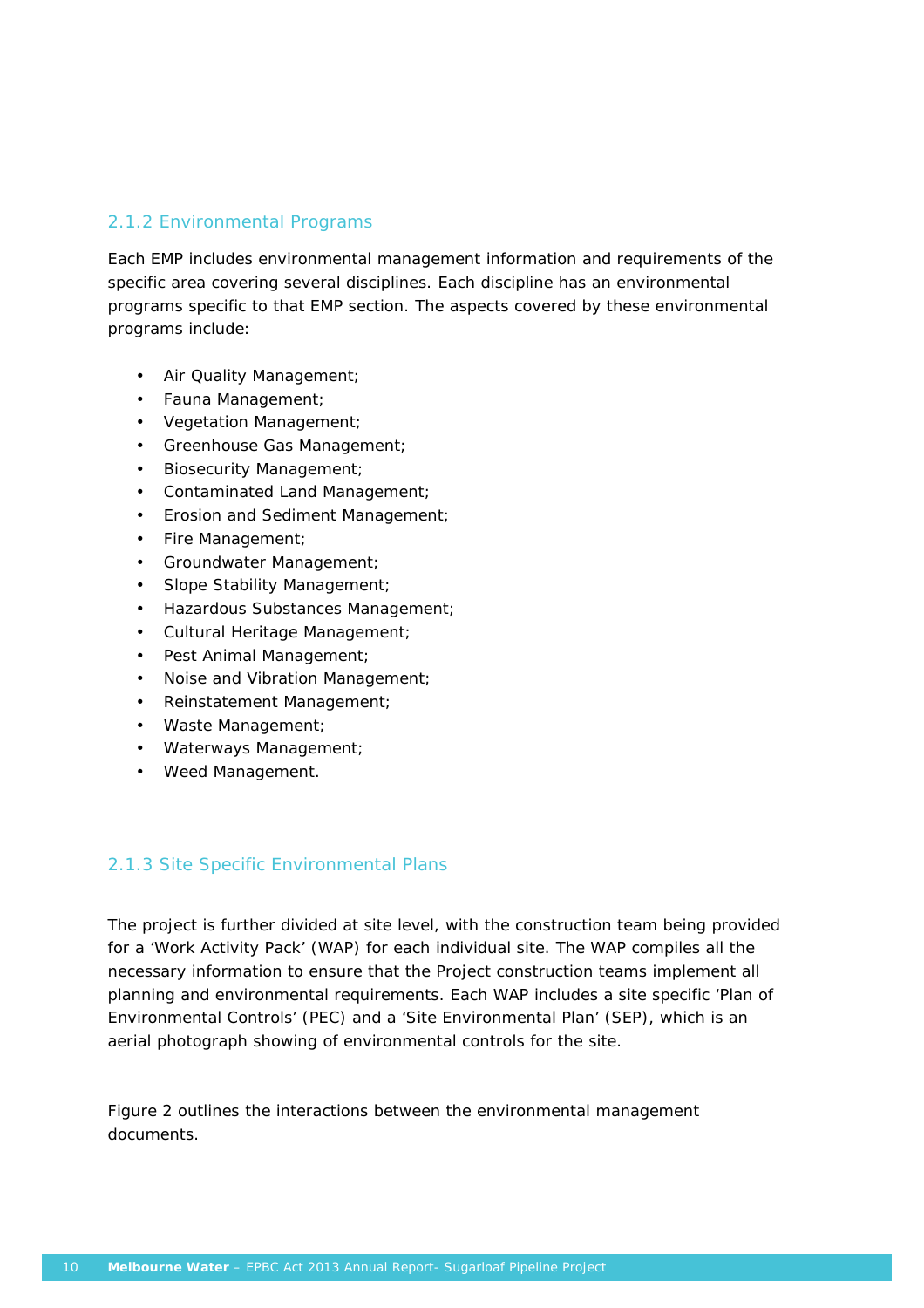

**Figure 2: Environmental Management Documentation**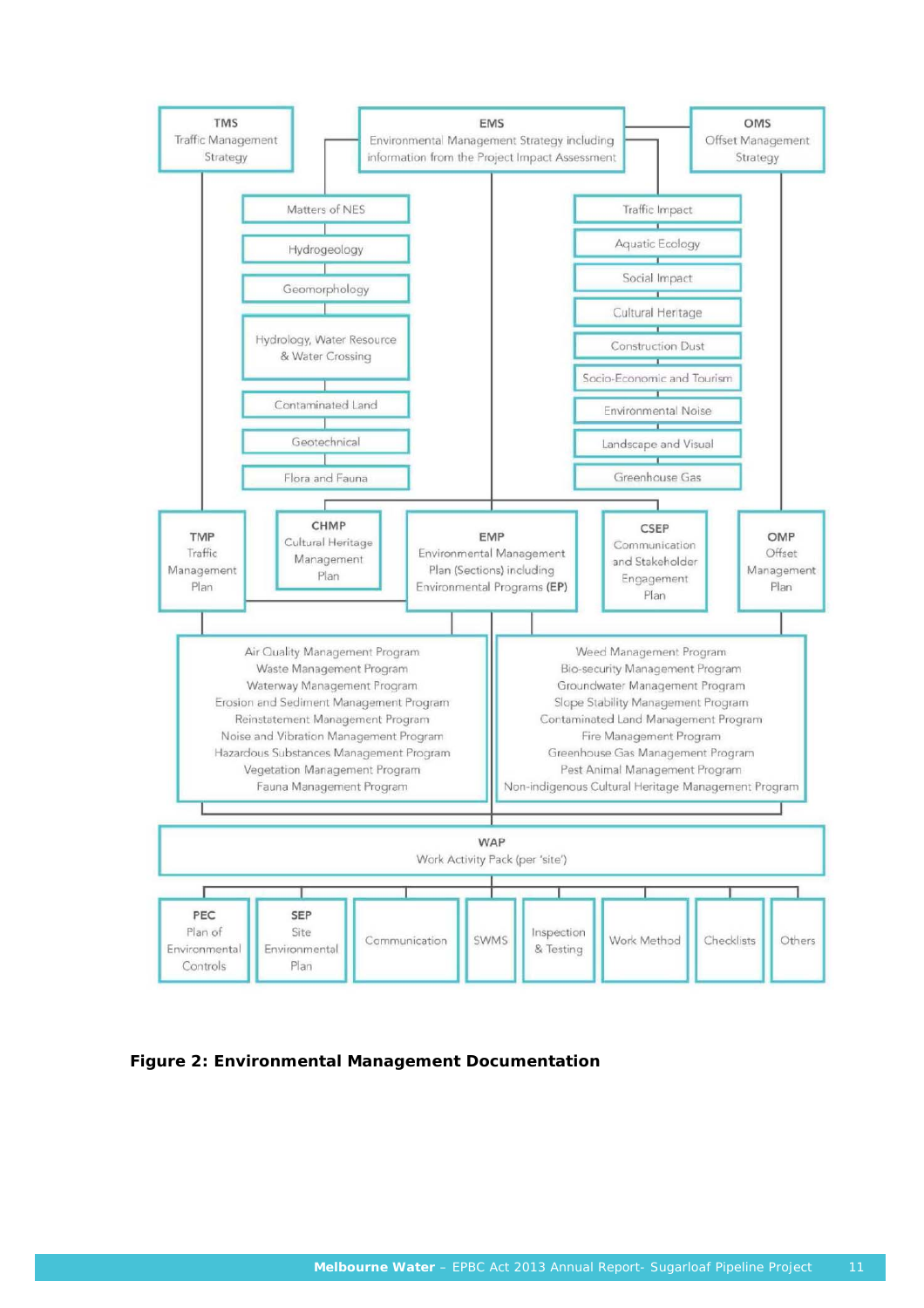# 2.2 Implementation of Flora Mitigation Plans

*Condition 2: 'To protect the EPBC listed flora species that are known to occur or could potentially occur in the action area, in particular the Matted Flax-lily (Dianella amoena), Clover Glycine (Glycine latrobeana), Little Pink Spider Orchid (Caladenia rosella) and the River Swamp Wallaby Grass (Amphibromus fluitans), the person taking the action must implement the 'Mitigation Plan for EPBC Act and Victorian Flora and Fauna Guarantee Act 1988 (FFG Act) Listed Flora Species July 2008'***.** 

The obligations within the 'Mitigation Plan for EPBC Act and Victorian FFG Act Listed Flora Species July 2008' for flora species were transferred into the relevant EMPs and EPs. The 'Vegetation Management Program' and 'Reinstatement Management Program' for each EMP section contain procedures for monitoring, management and mitigation of listed species that the Alliance has implemented.

The only EPBC listed flora species confirmed to occur by the Alliance's botanists through targeted on ground surveys was Matted Flax-lily (*Dianella amoena*). Clover Glycine (*Glycine latrobeana*), Little Pink Spider Orchid (*Caladenia rosella*) and the River Swamp Wallaby Grass (*Amphibromus fluitans*) were not identified during the surveys.

Management of the Matted Flax-lily included the formation of exclusion zones where construction would not impact on the species and translocation where impact is unavoidable. Several patches of Matted Flax-lily were removed from the Yarra Glen EMP Section and translocated. A 'Matted Flax-lily Translocation Commitment' document was developed by the Alliance in consultation with DoE, DEPI and MW. The 'MFL Translocation Commitment' was endorsed by the above parties.

We note that the Section 69 agreement under the *Conservation, Forests and Lands Act 1987* (Vic) referred to in the Translocation Commitment was not developed. Following discussion with DEPI and DoE, MW was informed via letter (DoE, 15th February 2012) that the Section 69 Agreement was no longer required as the site continues to be subject to state and national legislation and approval processes.

Translocation of the Matted Flax-Lily was undertaken in accordance with the 'Permit to Take Protected Flora (Permit No. 10004246)', which was issued to MW by DEPI on 5th September 2008.

Ongoing requirements for monitoring and management will continue to be implemented for the Matted Flax-Lily. Further information is provided in section 4.6.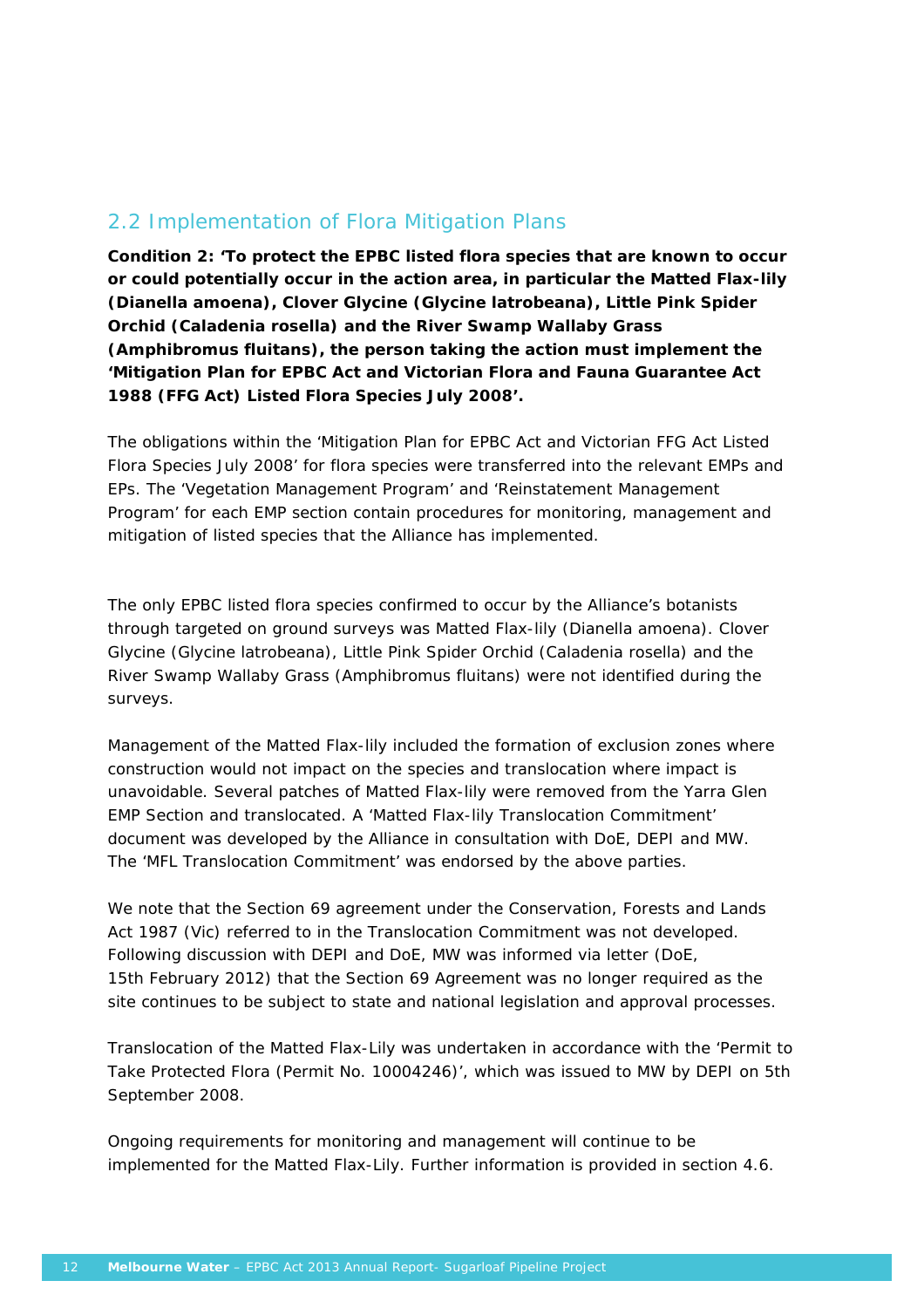# 2.3 Implementation of Fauna Mitigation Plans

*Condition 3: To protect the EPBC listed terrestrial species that are known to occur in the action area, in particular the Striped Legless Lizard (Delma impar), Southern Brown Bandicoot (Isoodon obesulus obesulus), Spotted Tail Quoll (Dasyurus maculatus maculatus [SE mainland population]), Growling Grass Frog (Litoria rainformis), and Golden Sun Moth (Synemon plana), the person taking the action must implement the Mitigation Plan for Terrestrial Fauna Listed under the EPBC Act and FFG Act July 2008.* 

The obligations in the Mitigation Plan for Terrestrial Fauna Listed under the EPBC Act and FFG Act for terrestrial fauna species were transferred into the relevant EMPs and EPs. The Alliance incorporated relevant procedures into the section based EMPs and WAPs which have been implemented. The 'Fauna Management Program', 'Pest Animal Management Program' and 'Reinstatement Management Program' for each EMP section contained procedures for monitoring, management and mitigation of listed species that MW will continue to implement.

During the course of the project, targeted on-ground surveys identified the presence of the Golden Sun Moth (GSM) and Striped Legless Lizard (SLL) at a number of locations in the construction Right of Way (ROW). Comprehensive mitigation and management procedures were implemented during construction of the Project. The finding of larger than anticipated populations of GSM resulted in the development and implementation of mitigation measures being incorporated into EMPs. These measures were more comprehensive than specified within the 'Mitigation Plan for Terrestrial Fauna'.

Despite a range of targeted surveys for EPBC listed species, no Growling Grass Frogs, Spotted Tail Quolls or Southern Brown Bandicoots were found within the construction area during the project. Specific mitigation measures as noted within the 'Mitigation Plan for Terrestrial Fauna' were still implemented for these and all other fauna species (refer to sections 2.8 and 4.2).

Ongoing requirements for monitoring and management will continue to be implemented for GSM and SLL and are discussed in section 4.4.1 and 4.4.2 respectively.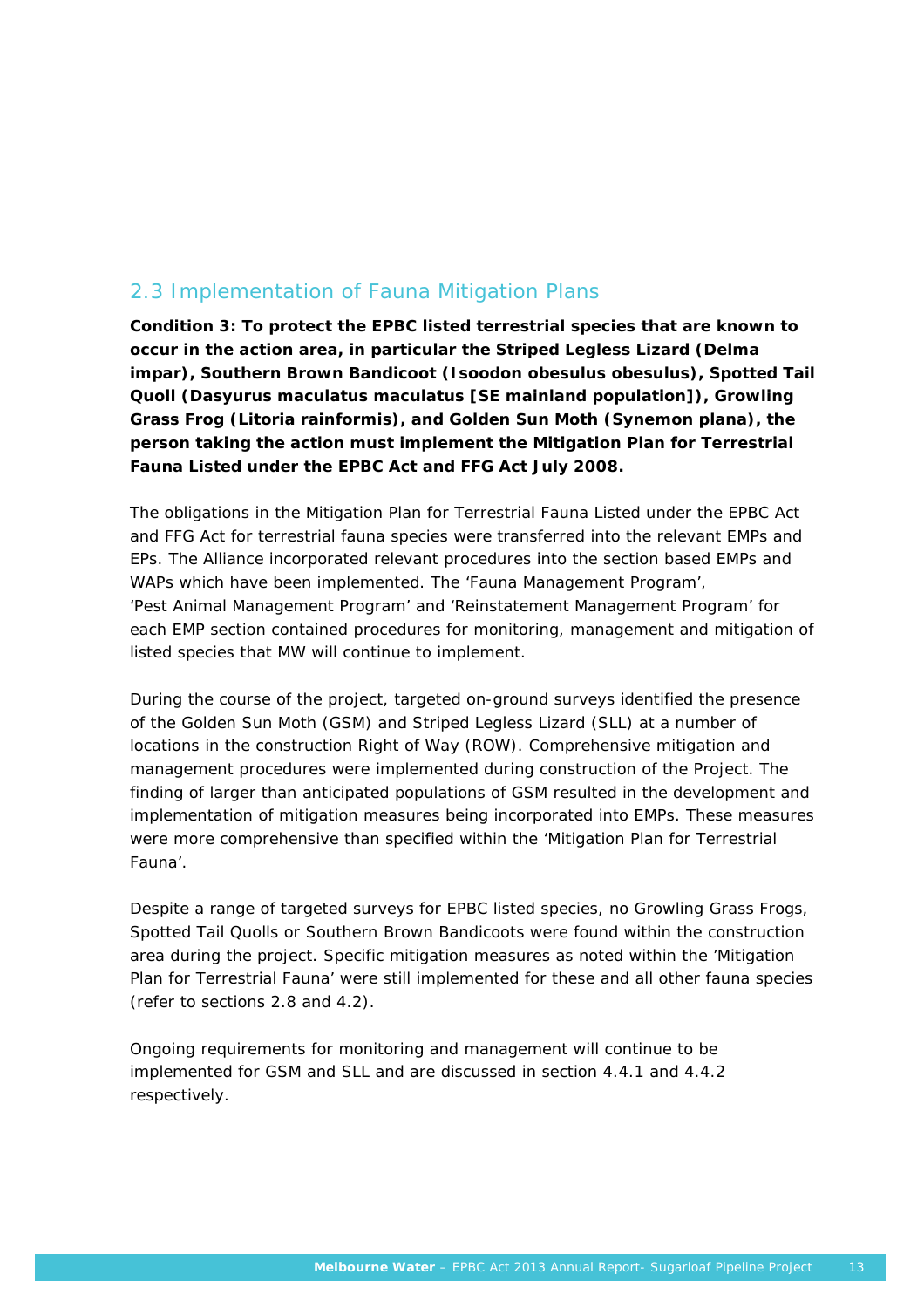# 2.4 Implementation of Aquatic Fauna Plans

*Condition 4: To protect the EPBC listed aquatic fauna species that are known to occur or could potentially occur in the action area, in particular the Macquarie Perch (Macquaria australasica), Trout Cod (Maccullochella macquariensis) and Murray Cod (Maccullochella peelii), the person taking the action must implement to Mitigations Plan for EPBC Act and FFG Act Listed Aquatic Fauna Species July 2008.under the EPBC Act and FFG Act July 2008.* 

The obligations in the 'Mitigation Plan for EPBC Act and FFG Act Listed Aquatic Fauna Species July 2008' were transferred into the relevant EMPs and EPs. The relevant procedures were incorporated into the section based EMPs and WAPs. These have been implemented. The 'Fauna Management Program', 'Erosion and Sediment Management Program' and 'Waterway Management Program' for each EMP section contain procedures for monitoring, management and mitigation for the above species. These actions have been implemented.

During aquatic surveys in November 2009, a Macquarie Perch was recorded in the Yea River, at a site downstream of the Devlin's Bridge crossing. The Macquarie Perch was not found within the construction corridor, and additional management measures were not required.

The two years of post construction monitoring were completed in 2011. Overall the monitoring identified that the construction of the pipeline is unlikely to have had an on-going impact on the intersected waterways, and any impact that may have occurred was minor compared with the catchment scale impacts caused by the 2009 fires.

# 2.5 Management of Golden Sun Moth

*Condition 5: Where Golden Sun Moth known habitat cannot be avoided during February to September, the person taking the action must implement the experimental process of habitat slab replacement in known Golden Sun Moth habitat. The area in which the process is undertaken must be monitored for two years following the completion of the habitat slab replacement. If monitoring indicates a decline or loss of the Golden Sun Moth population, an offset package must be submitted to the Department within 6 months of the monitoring results. This package must be approved by the Department and implemented. The offset package may include the purchasing of an area of Golden Sun Moth habitat of at least equal size for conservation and contribution to research and recovery.*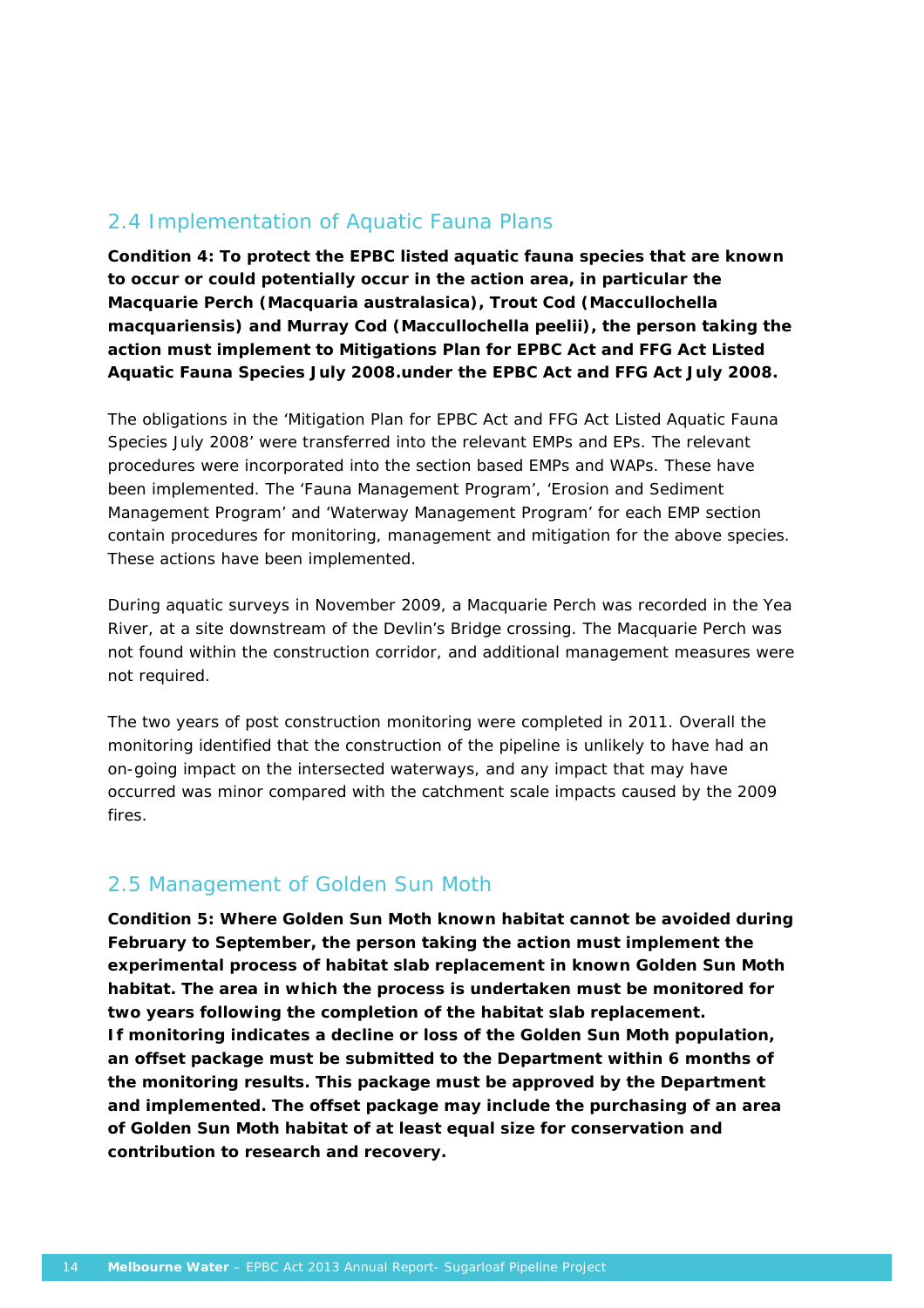MW has undertaken several mitigation measures including development of a Conservation Management Plan (CMP) for the Sheoak property. Through discussion with DEPI and DoE the CMP forms the basis of an offset package as detailed in the Golden Sun Moth – Offset Package Proposal SPA-REP-GL-ENV-0019 submitted to DoE in September 2009. DoE has indicated its satisfaction that should the monitoring indicates a decline or loss of the GSM population, the Sheoak Property offset package along with other measures already committed to by Melbourne Water would be sufficient to offset this loss.

The final CMP has been approved by DEPI, with conditions of the CMP included in the section 69 agreement under the *Conservation, Forests and Lands Act 1987* registered on title for the Sheoak property. The DoE was sent a copy of the approved CMP for consideration in October this year.

# 2.6 Management of Little Pink Spider Orchid

*Condition 6: If the Little Pink Spider Orchid is found within the construction corridor and avoidance is not possible, the Department must be notified before construction in the area can commence and the persons taking the action must provide evidence that all alternative mitigation options for this species have been exhausted prior to proposing to translocate. The Department must approve the translocation.* 

Little Pink Spider Orchid was not found within the construction corridor. Construction is now complete and Melbourne Water has demonstrated compliance with this condition.

As per correspondence from DoE accepting the 2011/12 report no further action relating to this condition is required however Melbourne Water will continue to report on compliance with all conditions of EPBC Act approval (2008/3960)

# 2.7 Management of Matted Flax-lily, Clover Glycine, River Swamp Wallaby Grass and Little Pink Spider Orchid

*Condition 7: If, following the outcomes of required monitoring, the translocation and adaptive management of the Matted Flax-lily, Clover Glycine, River Swamp Wallaby Grass and Little Pink Spider Orchid is found not to have been successful, an offsets package for each relevant species must be provided to the Department within 6 months. The offsets package must be approved by the Department and Implemented. The offsets package*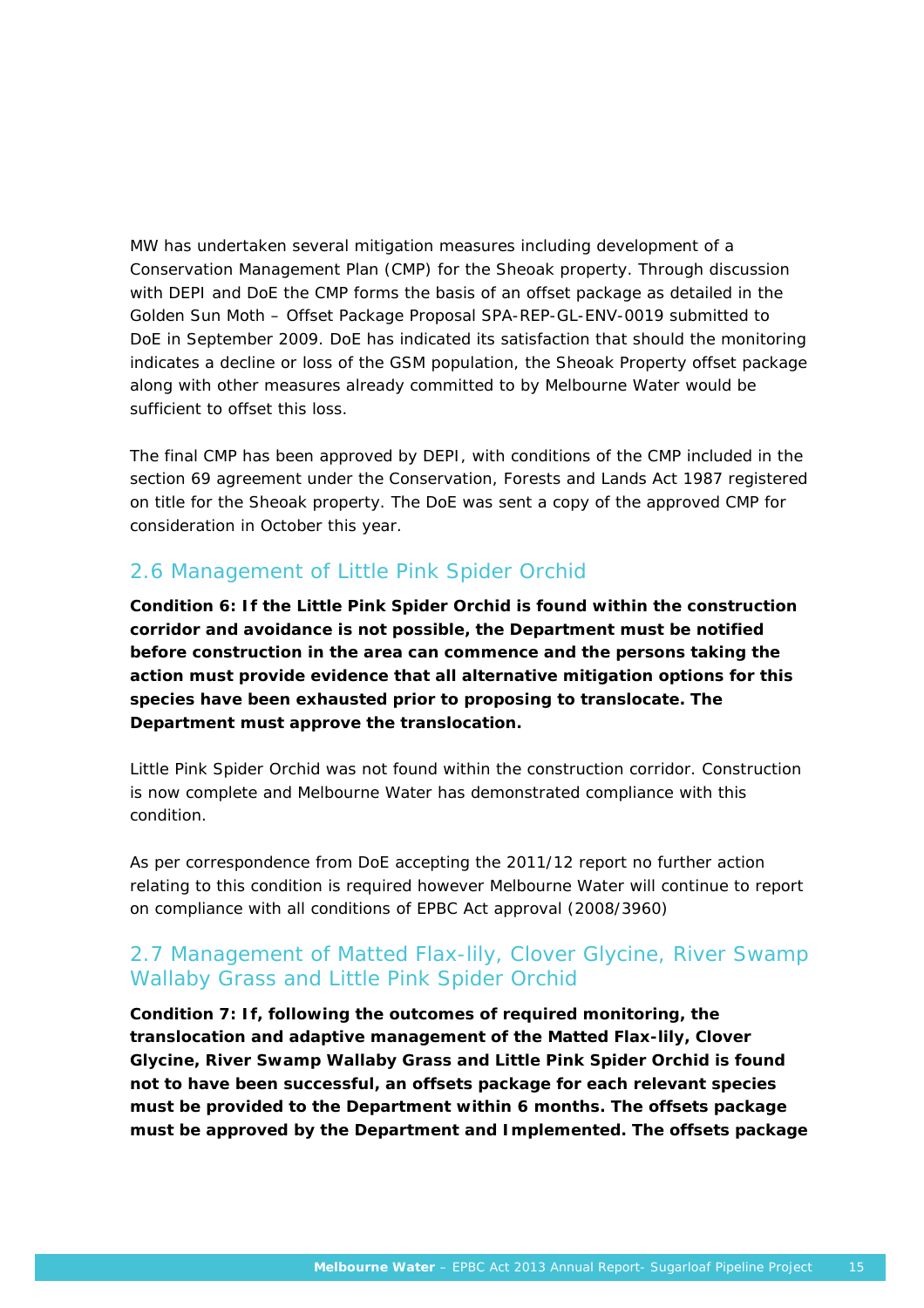### *may include the purchasing of an area of know habitat of at least equal size for conservation and the contribution to research and recovery.*

No Clover Glycine, River Swamp Wallaby Grass or Little Pink Spider Orchid have been located.

No Clover Glycine, River Swamp Wallaby Grass or Little Pink Spider Orchid were identified in on-ground surveys.

Several patches of Matted Flax-lily (MFL) were located in the Yarra Glen and Killingworth EMP Sections and translocation was undertaken where the species would be impacted. The Alliance produced a specific 'MFL Translocation Commitment document' which was endorsed by DoE, DEPI and other relevant stakeholders. See section 4.6 for details on MFL mitigation measures.

# 2.8 Water Quality Monitoring

*Condition 8: To protect the Macquarie Perch and Growling Grass Frog, water quality must be monitoring during construction of waterway crossings to meet State Environment Protection Policy (SEPP) (Waters of Victoria 2003) objectives. If the water quality fails to meet SEPP (WoV), due to construction activities associated with the project adaptive management must be implemented. In this event the Department must be provided, within two months of the monitoring results being known, with a report stating the corrective action implemented and the results.* 

The construction is now complete and Melbourne Water has demonstrated compliance with this condition

As per correspondence from DoE accepting the 2011/12 report no further action relating to this condition is required however Melbourne Water will continue to report on compliance with all conditions of EPBC Act approval (2008/3960)

# 2.9 Provision of Waterway Crossing Plans

*Condition 9: The Waterway Crossings Category A and B Plans must be provided to the Department for approval prior to construction of the waterway crossings. These plans must include turbidity controls and creeks to be tunnelled. These plans must be implemented.*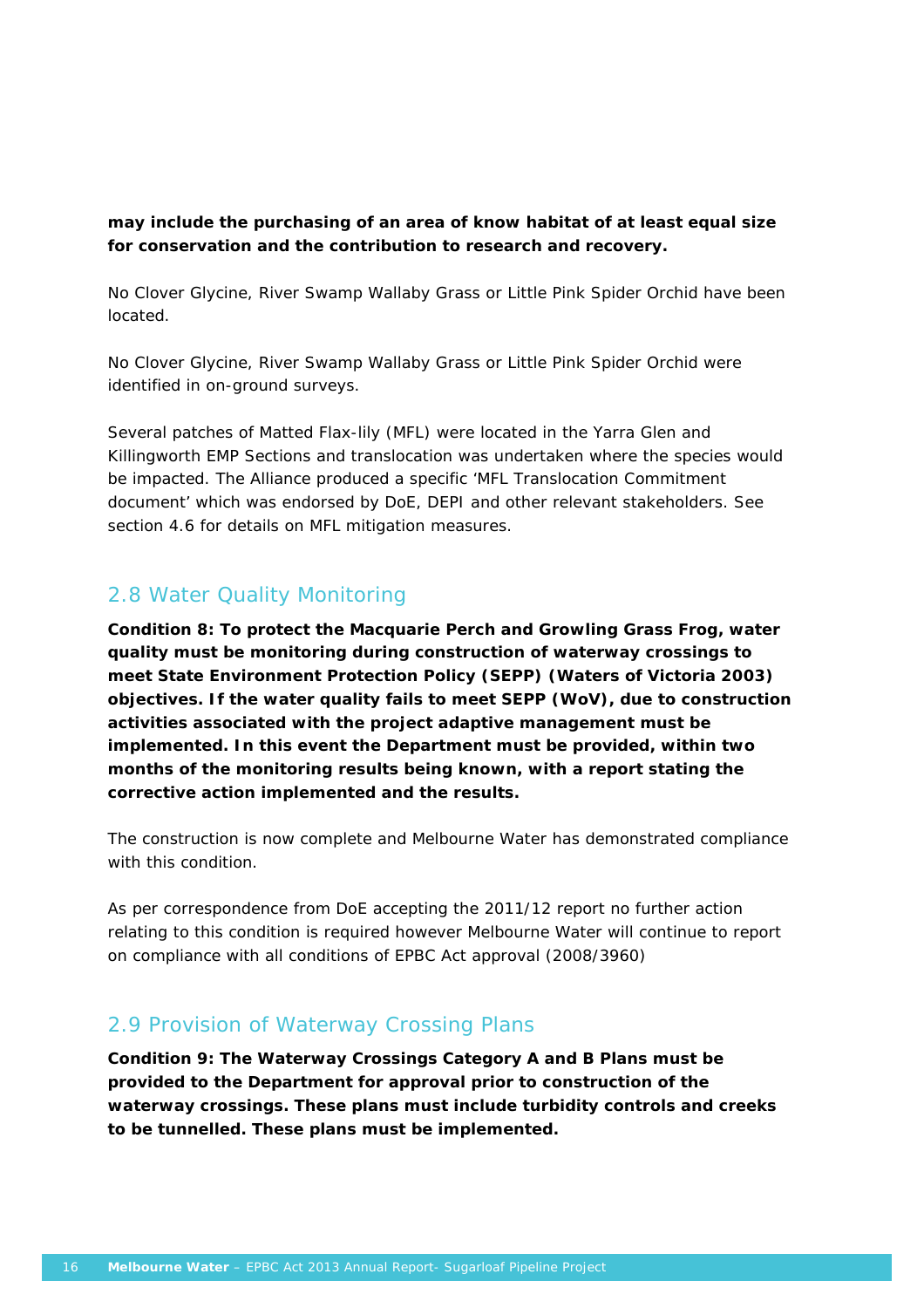The EMPs for each of the Category A and B Waterway Crossings were endorsed by DEPI and DoE prior to commencement of construction on these sections. Construction is now complete and Melbourne Water has demonstrated compliance with this condition.

As per correspondence from DoE accepting the 2011/12 report no further action relating to this condition is required however Melbourne Water will continue to report on compliance with all conditions of EPBC Act approval (2008/3960)

# 2.10 Approval of Water Quality Monitoring Procedure

*Condition 10: The Water Quality Monitoring Procedure must be provided to the Department for approval prior to construction commencing of the waterway crossings. This procedure must include turbidity monitoring. This procedure must be implemented.* 

Construction is now complete and Melbourne Water has demonstrated compliance with this condition

As per correspondence from DoE accepting the 2011/12 report no further action relating to this condition is required however Melbourne Water will continue to report on compliance with all conditions of EPBC Act approval (2008/3960)

# 2.11 Limitation of Pipeline Operational Volumes

*Condition 11: To protect EPBC listed fish species (Trout Cod (Maccullochella macquariensis), Murray Cod (Maccullochella peelii) and Macquarie Perch (Macquaria australasica)) that occur or may occur in the Goulburn River, the water extracted to the Sugarloaf Pipeline must be:* 

*a) not more than 75GL in any one year;* 

*b) not more than 360 ML per day, with any variation in this daily pumping rate limited to a maximum of 200 ML to minimise the rise and fall in riverlevels upstream and downstream of the off-take structure.* 

*c) met only through controlled, pre-ordered releases from Melbourne's share of the water savings allocated to it pursuant to any bulk entitlement issued under the Victorian Water Act 1989;* 

*d) sourced from savings not allocated to the Living Murray Initiative or the Waters for Rivers; and*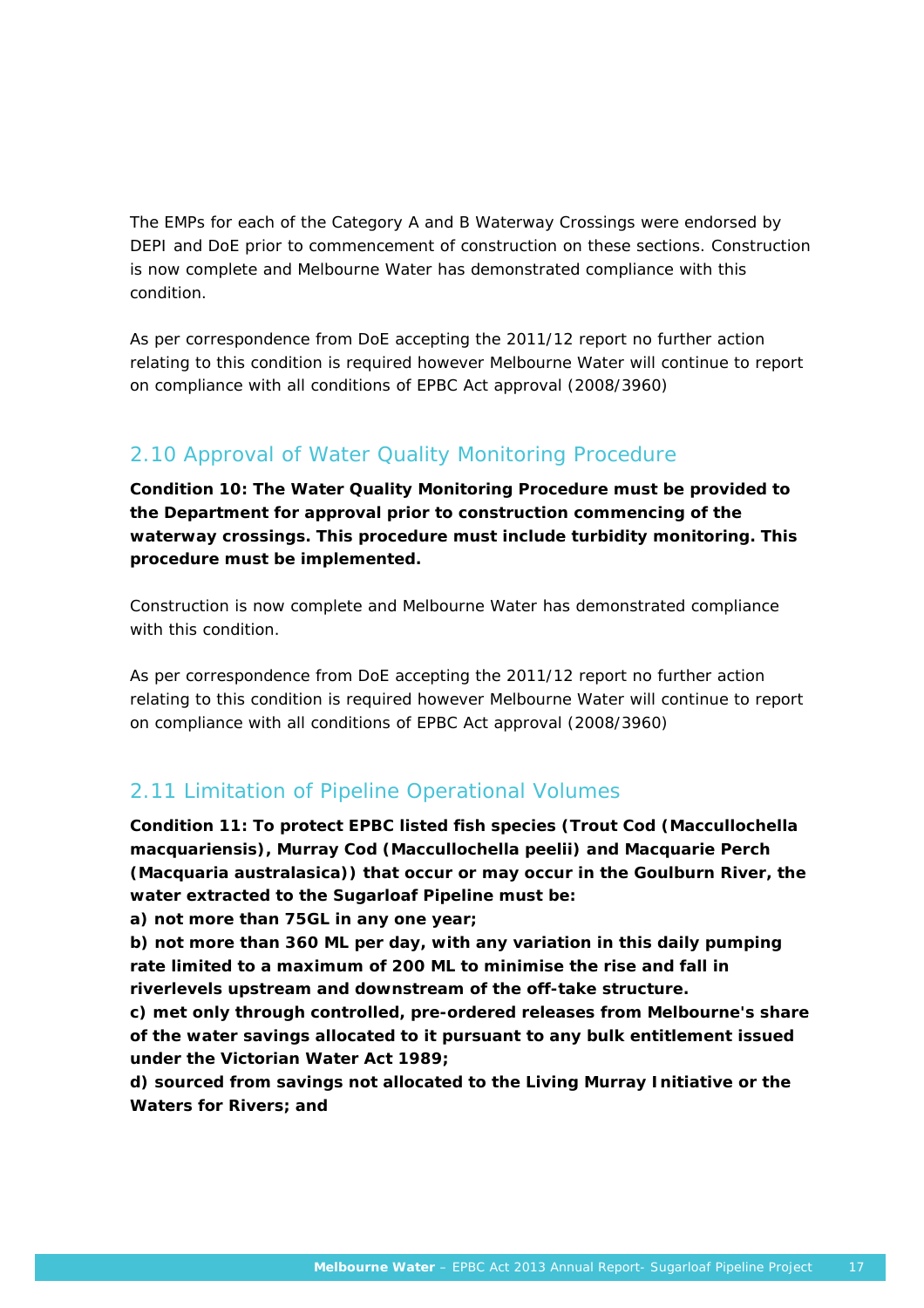*e) zero if the necessary regulated releases are for the maintenance of environmental flows or materially deplete water stored in Eildon Weir that is designated as being an environmental reserve.* 

### *All water savings taken from the Goulburn River must be sourced from projects that comply with the requirements of the Environment Protection and Biodiversity Conservation Act 1999.*

Note that a variation to clause (a) above was approved by DoE on the  $28<sup>th</sup>$  of October 2010, to provide clarity, and now reads:

# *a) not more than 75GL in any period of 12 calendar months beginning on 1 July in any year and ending on 30 June in the following year;*

In December 2008, MW, DEPI and the Goulburn-Broken Catchment Management Authority (GBCMA) negotiated the following conditions, as part of the Heritage Rivers Act 2002 approval, to ensure that rates of rise and fall of the Goulburn River in response to diversion at the Sugarloaf Pipeline Intake are managed to within acceptable levels (as specified by State and Federal Government):

- For river passing flows below 300 ML/day, there is no diversion to the pipeline;
- For river passing flows between 300 ML/day and 799 ML/day, diversion can only be increased or decreased by up to 75 ML/day;
- For river passing flows between 800 ML/day and 1499 ML/day, diversion can only be increased or decreased by up to 120 ML/day;
- For river passing flows of 1500 ML/day or greater, diversion can only be increased or decreased by up to 180 ML/day.

These conditions were negotiated in response to the conditions placed by DoE on the water volume and operational limitations of water extraction from the Goulburn River. Further details of these conditions are provided at the conclusion of Section 3.2.1 of this report.

Full compliance with these conditions was achieved between 1 July 2012 and 30 June 2013. Details of compliance with conditions 11 (a) to (e) are also provided in Sections 3.1 and 3.2 of this report.

# 2.12 Passage of Groundwater

*Condition 12: The pipeline crossings of the Yea River flood plain must ensure passage of groundwater. This may be achieved by use of groundwater shunt*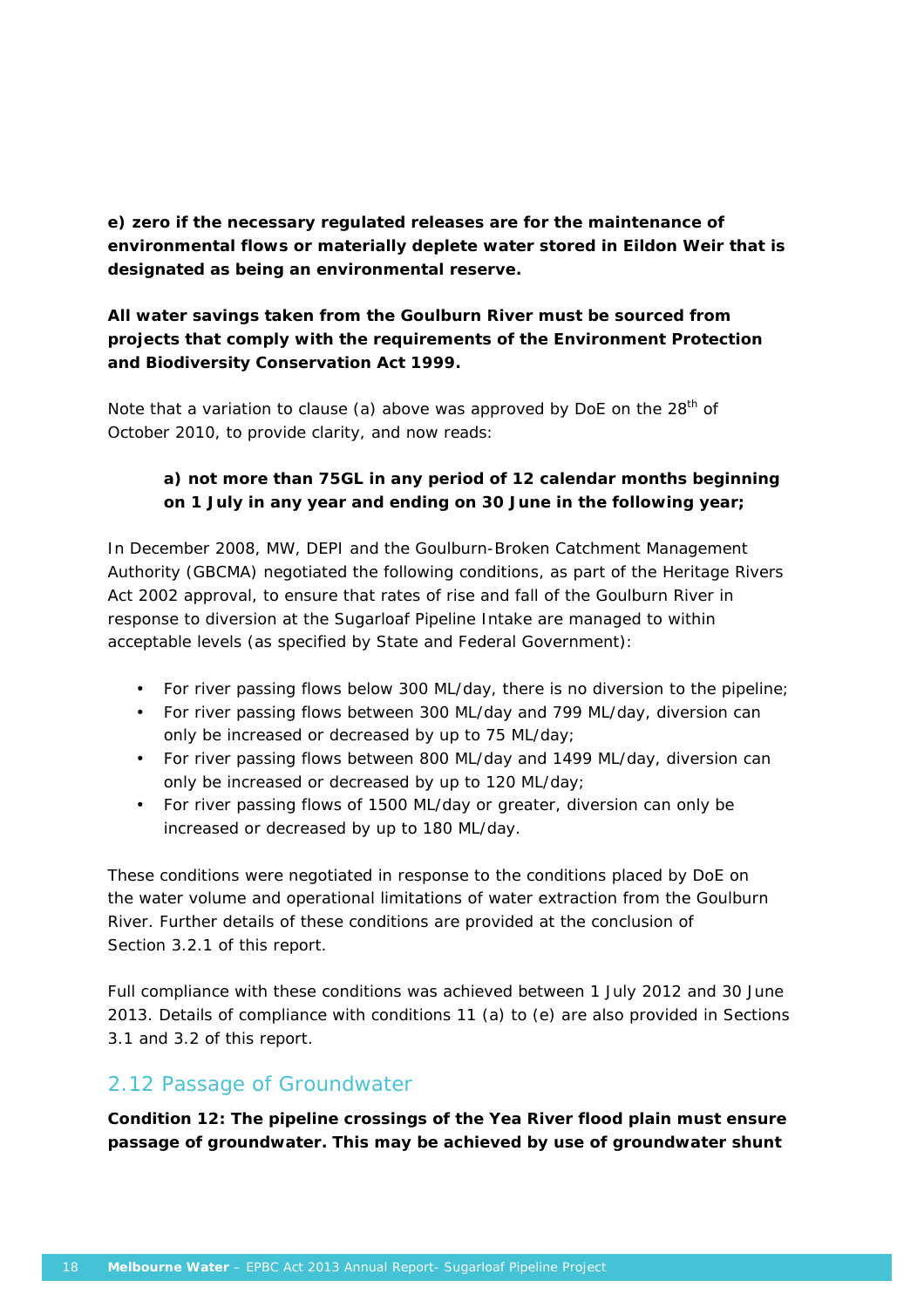### *within the deep channel to permit the water tables to equilibrate post construction across the pipeline or by some alternative method.*

Groundwater level monitoring for the Yea River flood plain was completed in December 2010, Melbourne Water has demonstrated compliance with this condition.

As per correspondence from DoE accepting the 2011/12 report no further action relating to this condition is required however Melbourne Water will continue to report on compliance with all conditions of EPBC Act approval (2008/3960)

# 2.13 Forest Rehabilitation Plans

*Condition 13: Prior to construction through the Toolangi State Forest and the Sugarloaf Forest, the person taking the action must provide the Department with the Toolangi State Forest Rehabilitation Management Plan and the Sugarloaf Forest Rehabilitation Management Plan for approval. These plans, once approved, must be implemented.* 

Reinstatement Management Programs were produced for each of the sections of the pipeline including the Toolangi State Forest, Tunnel Portals and Sugarloaf Forest. These Reinstatement Management Plans and the subsequent amendment to the Toolangi State Forest RMP have been approved by DoE and implemented by the Alliance.

Outstanding matters noted in the 2012 report relating to the 'Sugarloaf Reservoir Reinstatement Management Program' specifically the habitat linkages for Brush-tailed Phascogale at Sugarloaf Reservoir have been resolved. In May 2013 DoE provided advice that the Federal Department did not have an approval role in this amendment to the Management Program. Based on approvals by relevant State Government authorities Melbourne Water has progressed construction of the habitat linkages for Brush-tailed Phascogale at Sugarloaf Reservoir, it is expected that the completion of this program will be included in the 2014 report.

# 2.14 Annual Report on Compliance with Conditions

*Condition 14: The person taking the action must provide by August each year an annual report on the compliance with these conditions, including the results of all EPBC listed surveys and environmental monitoring undertaken, independent audited reports of water savings achieved and the amount of water allocated for extraction, any adaptive management, any remedial*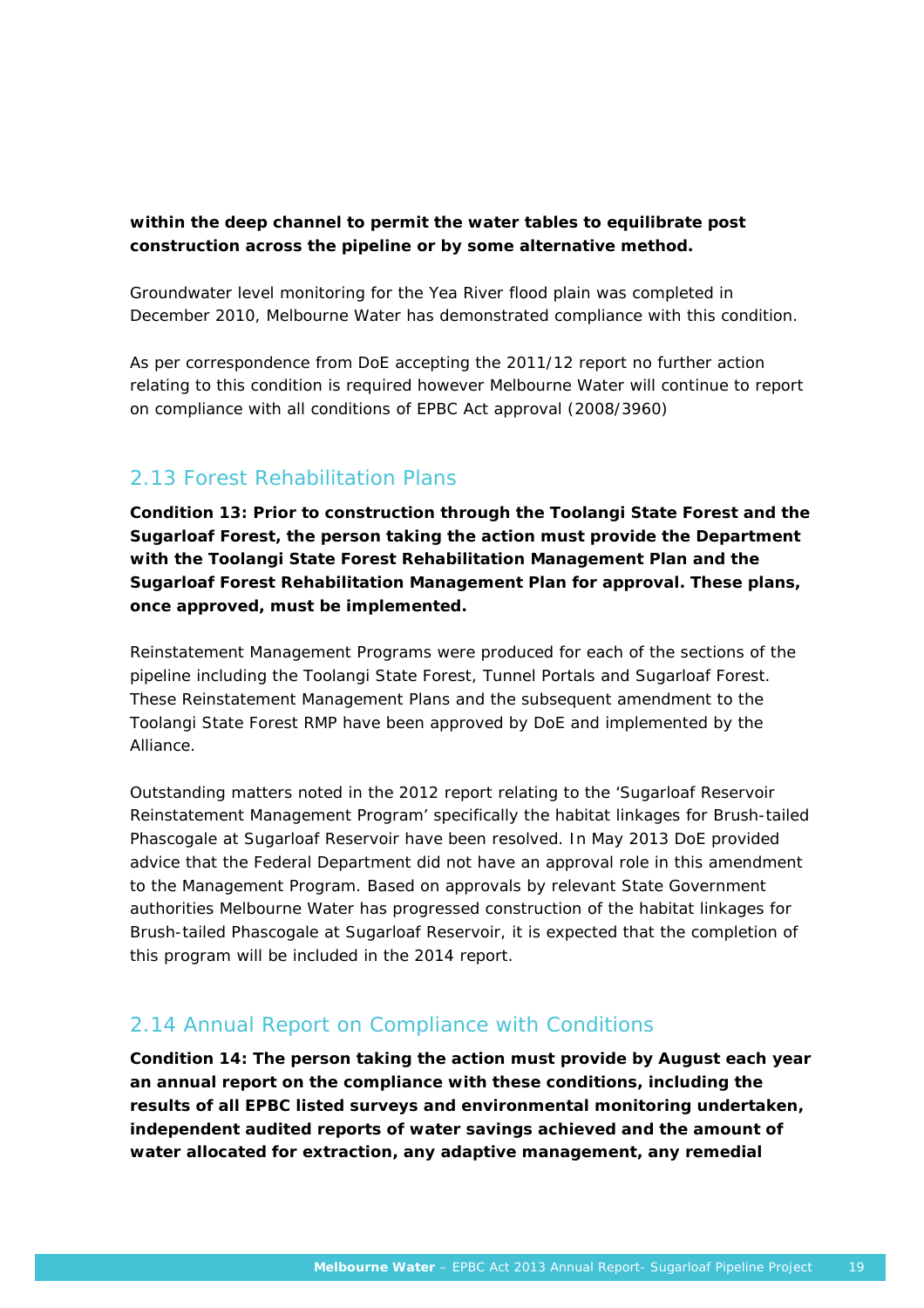### *actions taken and the effectiveness if the measures implemented to mitigate the impact on EPBC listed species.*

This report is the 2012/13 annual report addressing this condition. Note that the variation decision dated 28th October 2010 changed the due date to 30th November of each year to better align with timing of independent audit reports of water savings achieved and the amount of water allocated for extraction.

# 2.15 Changes to Documentation/Conditions

*Condition 15: If the person taking the action wishes to carry out any activity otherwise than in accordance with the documents identified in the above conditions relevant to EPBC listed species, the person taking the action must submit for the Department's approval a revised version of the document. If the Department approves a revised document, that document must be implemented in place of the document originally approved.* 

Several changes to documentation and conditions have been requested over the life of this project, these have not been duplicated in this report. Details of the changes relating the 2012/13 reporting period only are detailed below.

Two of the three changes requested via letter to DoE August 2012 have been resolved however the matter relating to the ongoing monitoring of the Matted Flax-lily remains outstanding. As requested in May 2013 Geoff Carr expert biologist for the Matted Lilylily provided DoE with a letter of recommendation supporting the requested changes. (for further information on the Matted Flax-lily monitoring for the 2012/13 season see section 4.6.3 of this report)

# 2.16 Recordkeeping

*Condition 16: The person taking the action must maintain accurate records of all activities associated with or relevant to the above conditions of approval, and make them available on request by the Department. Such records may be subject to audit by the Department, and used to verify compliance with the conditions of approval.* 

The maintenance of accurate records and project documentation is currently undertaken by MW. Any such documentation is readily available to DoE on request.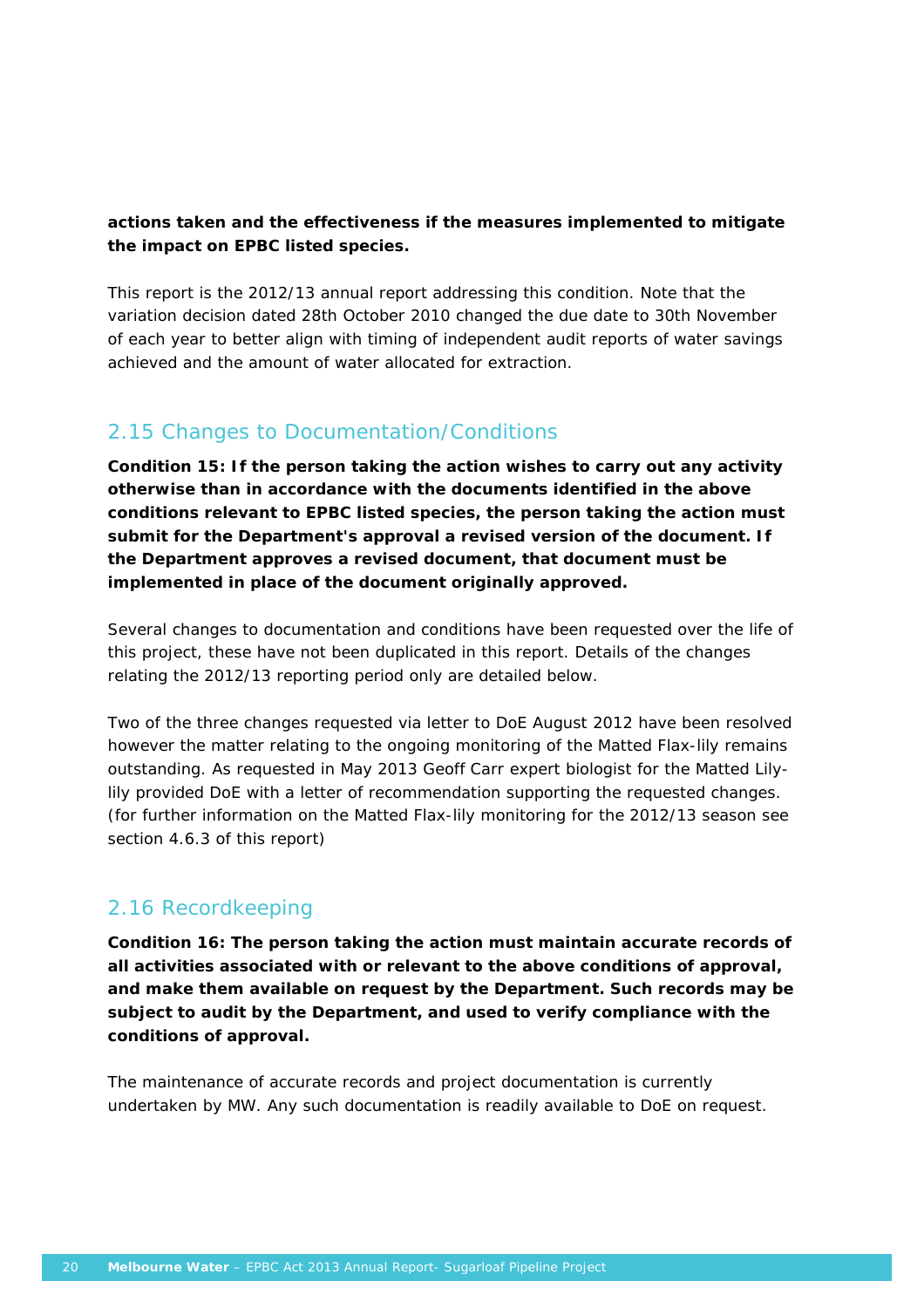# 2.17 Commencement of Construction

*Condition 17: If the person taking the action has not commenced construction of the action within 5 years of this approval then they must notify the Minister in writing and not commence construction without the Minister's agreement.* 

As the Alliance has completed construction of the project compliance with this condition has been achieved.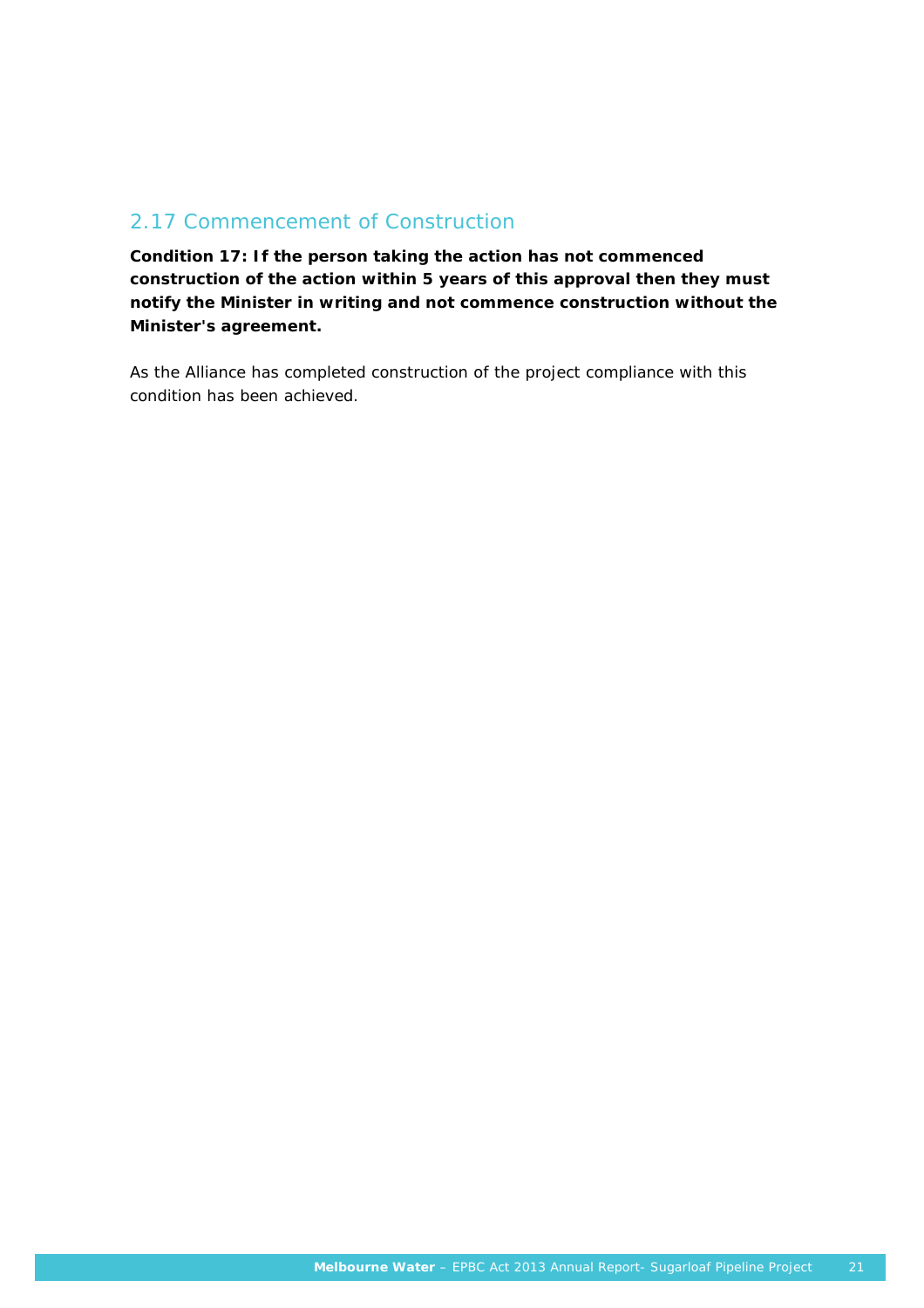# 3 Independent Audited Reports of Water Savings

As part of Condition 14, DoE requires "independent audited reports of water savings achieved and the amount of water allocated for extraction". The following information is also required to determine compliance with the water savings audit component of Condition 14:

- All water 'accounts' held in Lake Eildon from which water would be drawn to supply the Sugarloaf Pipeline;
- Source, volume and timing of any water accruing to the above accounts;
- Volume and timing of any water released from the above accounts to supply the Sugarloaf Pipeline;
- Volume and timing of any water pumped into the Sugarloaf Pipeline; and if any water savings projects are deemed to be compliant with the EPBC Act without being referred, detailed information on how that conclusion was reached.

Goulburn-Murray Water manages the Allocation Bank Account (ABA) for the three metropolitan retail water corporations in Melbourne (the Retailers). Melbourne Water has been delegated the authority to order water from the Retailers' ABA on their behalf.

The ABA from which water was able to be taken and transferred into the Sugarloaf Pipeline in 2012/13 was ABA088033. Melbourne's water allocation was managed in this account under bulk entitlements for water savings to the Melbourne Retailers. The Melbourne Retailers also hold bulk entitlements to water savings achieved in the Murray system. The ABAs linked to these bulk entitlements are ABA088040 and ABA088042. Further descriptions of the entitlements are provided in section 3.1.

Section 3.1 also summarises the water savings allocated to the Melbourne Retailers' accounts under their Goulburn System Bulk Entitlements in 2012/13. Unlike previous years, details on the source, volume and timing of the water to be accrued to these accounts in the current year (2013/14) cannot be provided as the Water Savings Audit Report for 2012/13 was not completed at the time of preparing this report. This will be provided in the 2014 Compliance Report.

A total of 18 ML was released during 2012/13 for charging the Sugarloaf Pipeline to keep it in good working order and ready for fire-fighting, as permitted under Melbourne Water's *Statement of Obligations (System Management)*. Further details are provided in Section 3.2. There have been no releases to date in 2013/14.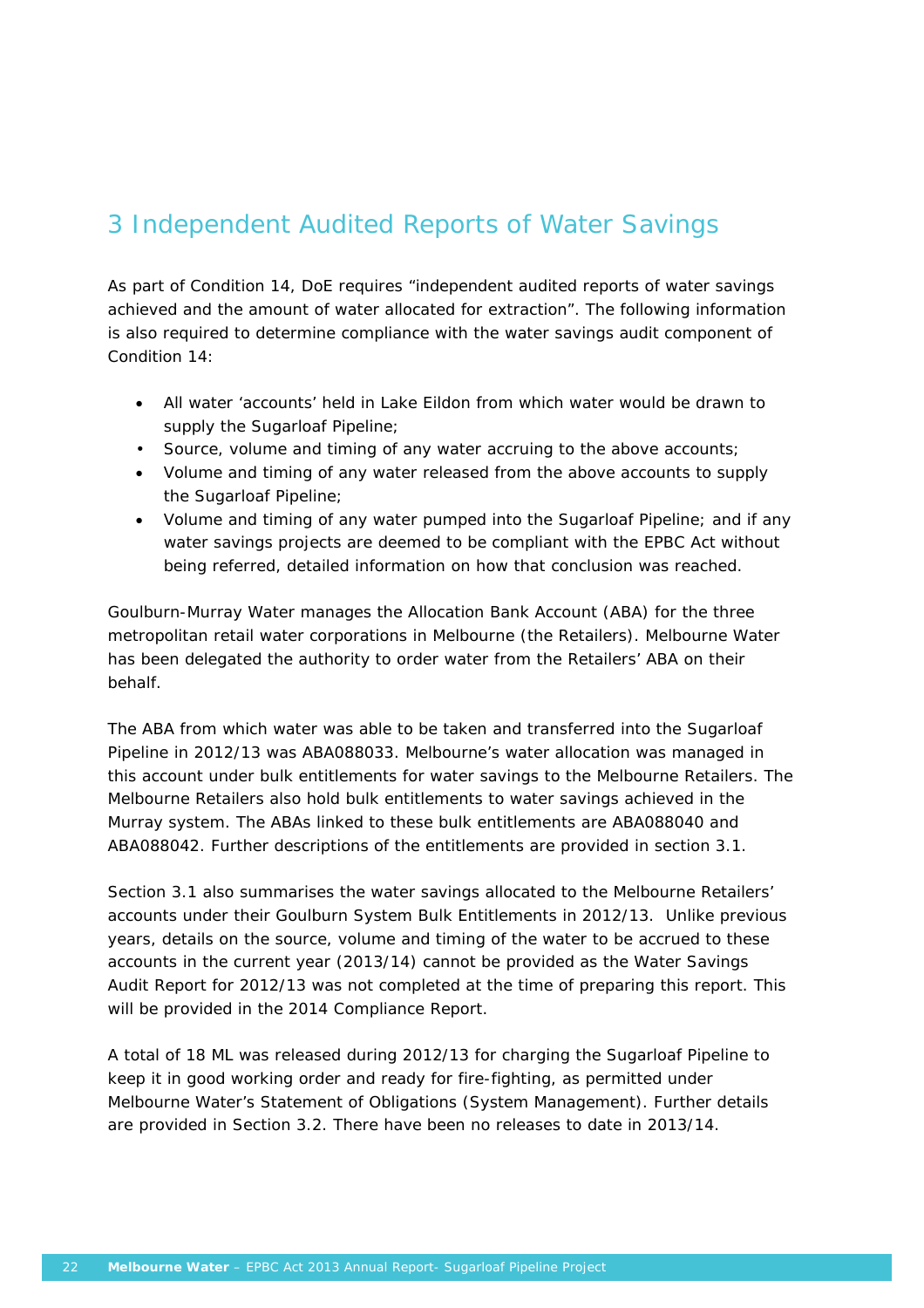As per Melbourne Water's letter to the Department of Environment, Water, Heritage and the Arts dated 23 December 2009, all sources of water are considered to comply with the EPBC Act. No additional sources of water have been allocated for extraction to the Sugarloaf Pipeline, other than those achieved through the Goulburn-Murray Water Connections Project (formerly NVIRP) and verified by audit.

The Melbourne Retailers' carry over into the 2012/13 financial year is documented in Table 3. It should be noted that the Retailers are able to carry over water from one year to the next, subject to the same rules that apply to all entitlement holders that carry over water in Northern Victoria, including deduction of a standard 5% on carry over for evaporation losses. Note that a new cap on carryover came into effect for the Goulburn system from 30 June 2013, which affects the carry over into 2013/14. Another new rule limiting carryover on the Murray system will apply from 1 July 2014, which will affect the carry over into 2014/15.

| Table 3: Water for Melbourne carried over into 2012/13 |  |
|--------------------------------------------------------|--|
|--------------------------------------------------------|--|

| Carry over into 2012/13*                           | <b>Volume</b><br>(ML) |
|----------------------------------------------------|-----------------------|
| Volume brought forward for carry over at 30/6/2012 | 54,313                |
| Evaporation losses at 30/6/2012 (5%)               | 2,716                 |
| Total volume carried over into 2012/13             | 51,597                |

\* All water carried over for Melbourne into 2012/13 was carried over in ABA088033. No water was carried over in Melbourne's Murray system ABAs.

### 3.1 Water Savings Audited and Allocated

The water savings allocated to the Melbourne Retailers in 2012/13 is documented in Table 4.

The volume of water savings available for allocation to Melbourne in 2012/13 was verified by an independent audit of water savings achieved in 2011/12, a copy of which is provided in Appendix D. The audit report was provided to DSEWPC last year as part of Melbourne Water's previous submission. It reports the *actual* volume of water savings achieved for the 2011/12 irrigation season (referred to as Phase 3 savings) as well as *long-term average LTCE* water savings (referred to as Phase 4 savings), in accordance with the Victorian Government's Water Savings Protocols.

A one-third share of the actual volume of water savings (Phase 3 savings) achieved in the Goulburn and Murray systems was allocated for Melbourne under bulk entitlements in these systems.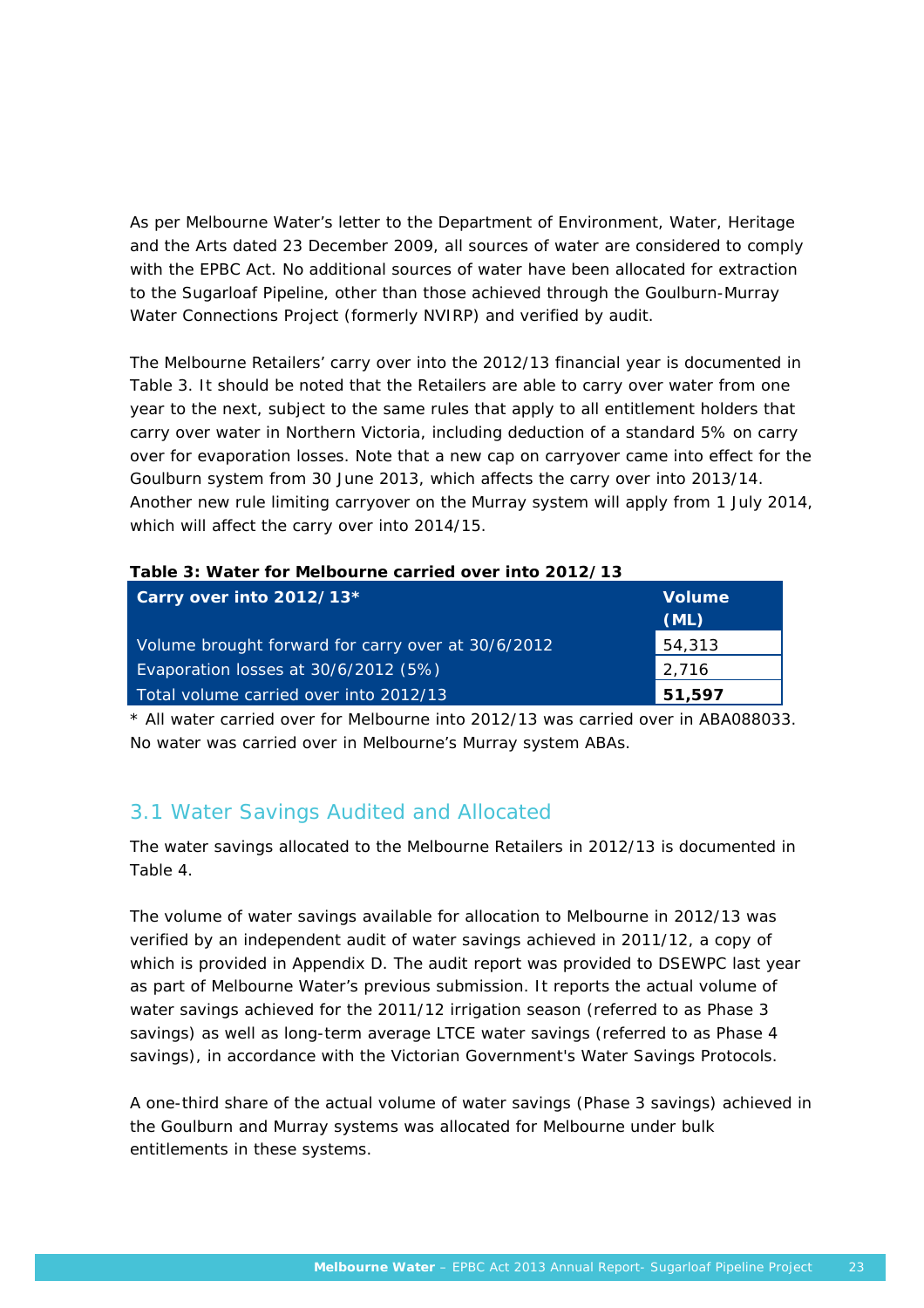Water allocated to Melbourne in 2012/13 was derived from a number of sources. These sources are summarised in Table .

|  |  | Table 4: Water allocated to Melbourne in 2012/13 |  |  |
|--|--|--------------------------------------------------|--|--|
|  |  |                                                  |  |  |

| Allocation in 2012/13<br>(from water savings projects in 2011/12) $*$ | <b>Volume</b><br>(ML) |
|-----------------------------------------------------------------------|-----------------------|
|                                                                       |                       |
| Goulburn Trading Zone 1At                                             | 18,099                |
| Murray Trading Zone 6 2011/12§                                        | 4,466                 |
| Murray Trading Zone 7 2011/12£                                        | 4,477                 |
| Total volume allocated to Melbourne Retailers in 2012/13              | 27,042                |

\* Actual savings (Phase 3 savings) made in one irrigation season are not audited and allocated until the following irrigation season, in accordance with Water Savings Protocols. As such, the water allocated to Melbourne in 2012/13 consists of water savings achieved in 2011/12.

† Water savings achieved from Goulburn-Murray Connections Stage 1 works in Central Goulburn (CG 5-9), Rochester (RO) and Pyramid Boort (PB) contribute to the allocations from Goulburn Trading Zone 1A.

§ Water savings achieved from Goulburn-Murray Connections Stage 1 works in Murray Valley (MV) contribute to the allocation from Murray Trading Zone 6.

£ Water savings achieved from Goulburn-Murray Connections Stage 1 works in Torrumbarry (TO) contribute to the allocation from Murray Trading Zone 7.

Table summarises the water available to Melbourne in 2012/13, the water used by Melbourne in 2012/13, and the water carried over into the 2013/14 year. This takes into account the volume deducted annually for evaporative losses.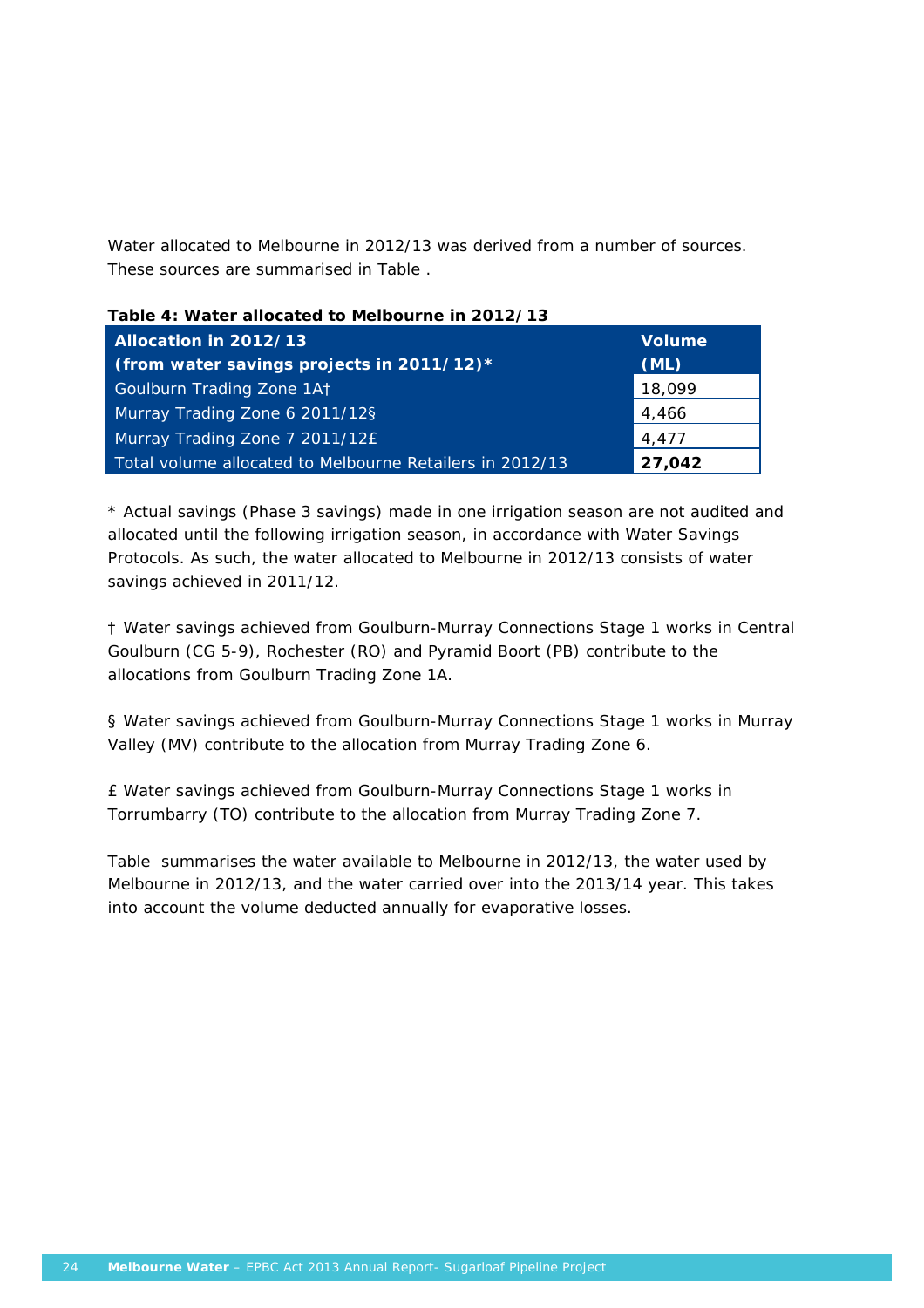| Table 5: Water for Melbourne carried over into 2013/14<br>Carry over into 2013/14 | <b>Volume</b><br>(ML) |
|-----------------------------------------------------------------------------------|-----------------------|
| Volume available to Melbourne in 2012/13*                                         | 78,639                |
| Volume used by Melbourne in 2012/13                                               | 18                    |
| Volume spilled in 2012/13                                                         | 16,682                |
| Volume sold in 2012/13                                                            | 21,520                |
| Volume brought forward for carry over at 30/6/2013                                | 40,419                |
| Evaporation losses at 30/6/2013 (5%)                                              | 2,021                 |
| Total volume carried over into 2013/14                                            | 38,398                |

\* This is the total volume carried over into 2012/13 (51,597 ML) plus the total volume allocated in 2012/13 (27,042 ML).

To date, no water savings have been allocated in 2013/14. This will occur once the volume of water savings achieved in 2012/13 is verified by an independent audit.

# 3.2 Water Savings Released and Supplied to Melbourne

In the 2012/13 financial year, 18 ML was released on 13/11/2012 for charging the Sugarloaf Pipeline to keep it in good working order and ready for fire-fighting, as permitted under Melbourne Water's *Statement of Obligations (System Management)*.

Condition 11 of the *Environment Protection and Biodiversity Conservation Approval (EPBC Approval)* specifies the rates, volumes and sources of water that can be extracted from the Goulburn River and transferred via the Sugarloaf Pipeline for Melbourne. Condition 11 states:

*11. To protect EPBC listed fish species, Trout Cod (Maccullochella macquariensis), Murray Cod (Maccullochella peelii), and Macquarie Perch (Macquaria australasica) that occur or may occur in the Goulburn River, the Melbourne water extracted to the Sugarloaf Pipeline must be:* 

- *a. not more than 75 GL in any period of 12 calendar months beginning on 1 July in any year and ending on 30 June in the following year;*
- *b. not more than 360 ML per day, with any variation in this daily pumping rate limited to a maximum of 200 ML to minimise the rise and fall in river levels upstream and downstream of the river offtake structure;*
- *c. met only through controlled, pre-ordered releases from Melbourne's share of the water savings allocated to it pursuant to any bulk entitlement issued under the Victorian Water Act 1989;*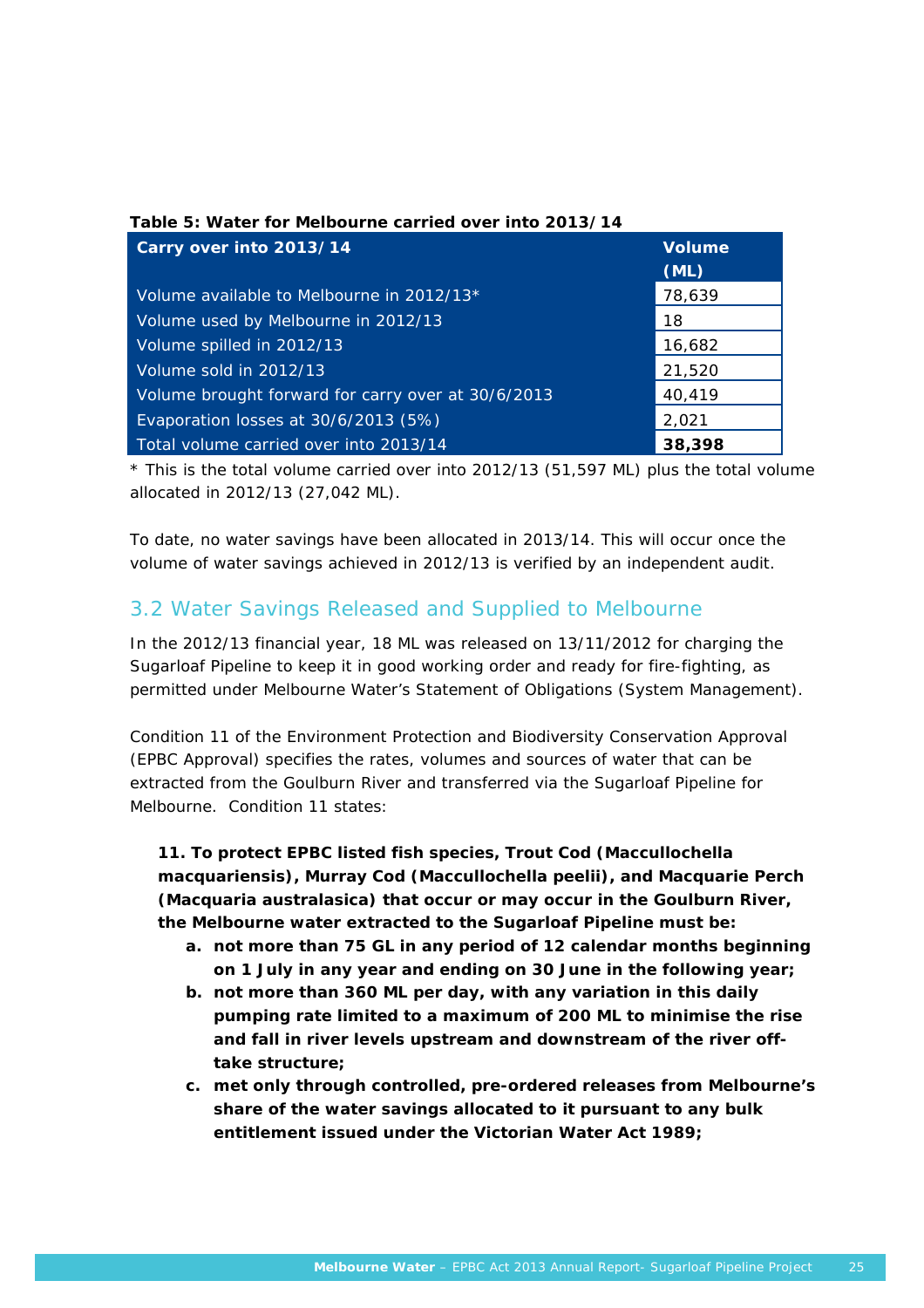- *d. sourced from savings not allocated to the Living Murray Initiative or the Waters for Rivers; and*
- *e. zero if the necessary regulated releases are for the maintenance of environmental flows or materially deplete water stored in Eildon Weir that is designated as being an environmental reserve.*

*All water savings taken from the Goulburn River must be sourced from projects that comply with the requirements of the Environment Protection and Biodiversity Conservation Act 1999.*

The conditions are also replicated in clause 9 of the Retailers' Goulburn system bulk entitlements.

This section describes Melbourne Water's compliance with these conditions for the reporting period from 1 July 2012 to 30 June 2013.

### 3.2.1 Compliance Reporting: 1 July 2011 to 30 June 2012

### **Summary**

Full compliance with Condition 11 was achieved with only 18 GL transferred into the Sugarloaf Pipeline for the period 1 July 2012 to 30 June 2013.

| <b>Condition</b> | <b>Description</b>                                         | <b>DoE</b> |
|------------------|------------------------------------------------------------|------------|
|                  | Compliance                                                 |            |
| 11.a             | not extract more than 75 GL in any financial year          |            |
| 11.b.i           | not extract more than 360 ML in any one day                | ✓          |
| $11.b.$ ii       | limit variation of extraction to not more than 200 ML/day  |            |
| 11.c. i          | only extract controlled, pre-ordered releases              |            |
| <b>11.c.</b> ii  | only extract water from Melbourne's share of water savings |            |
|                  | not extract water from the Living Murray Initiative or the |            |
| 11.d             | <b>Water for Rivers</b>                                    | ✓          |
| 11.e             | not deplete water designated in the environmental reserve  |            |
| final            | water sourced from projects that comply with the EPBC Act  |            |
| statement        | 1999                                                       |            |

|  |  |  | Table 6: Summary of compliance for the period 1 July 2012 to 30 June 2013 |
|--|--|--|---------------------------------------------------------------------------|
|--|--|--|---------------------------------------------------------------------------|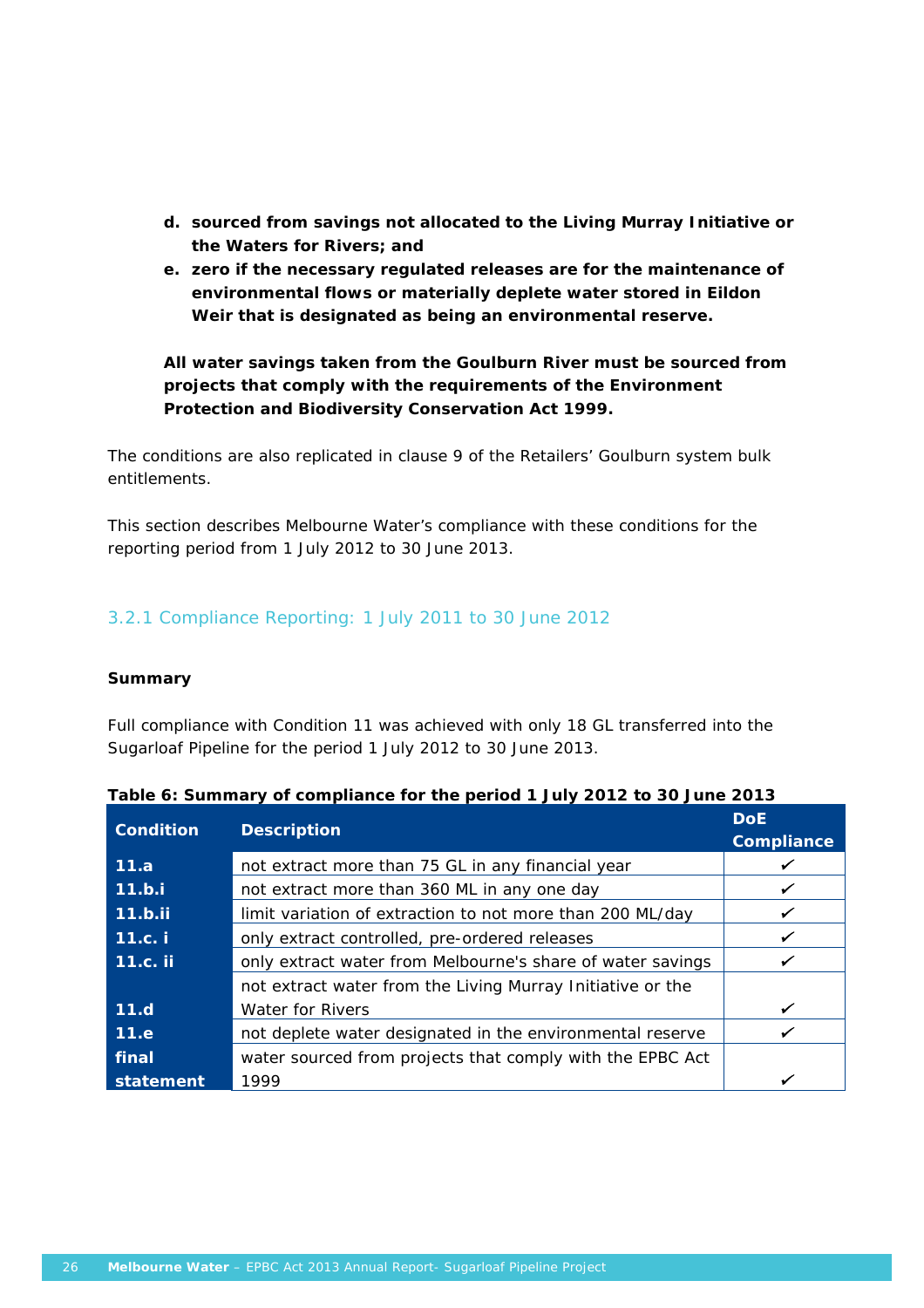### **Condition 11(a)**

# *The water extracted to the Sugarloaf Pipeline must be not more than 75 GL in any period of 12 calendar months beginning on 1 July in any year and ending on 30 June in the following year.*

Melbourne Water has complied with this condition for the period 1 July 2012 to 30 June 2013, transferring a total of 18 ML into the pipeline over this period.

### **Condition 11(b)**

*The water extracted to the Sugarloaf Pipeline must be not more than 360 ML per day, with any variation in this daily pumping rate limited to a maximum of 200 ML to minimise the rise and fall in river levels upstream and downstream of the river off-take structure.* 

Melbourne Water has complied with this condition for the period 1 July 2012 to 30 June 2013, transferring a total of 18 ML into the pipeline over this period.

### **Condition 11(c)**

*The water extracted to the Sugarloaf Pipeline must be met only through controlled, pre-ordered releases from Melbourne's share of the water savings allocated to it pursuant to any bulk entitlement issued under the Victorian Water Act 1989.* 

Melbourne Water has complied with this condition for the period 1 July 2012 to 30 June 2013, transferring a total of 18 ML into the pipeline over this period.

Goulburn-Murray Water records indicate that 18 ML was released from the metropolitan Retailers' Allocation Bank Account from Lake Eildon (ABA088033).

### **Condition 11(d)**

### *The water extracted to the Sugarloaf Pipeline must be sourced from savings not allocated to the Living Murray Initiative or the Waters for Rivers.*

Melbourne Water has complied with this condition for the period 1 July 2012 to 30 June 2013, transferring a total of 18 ML into the pipeline over this period.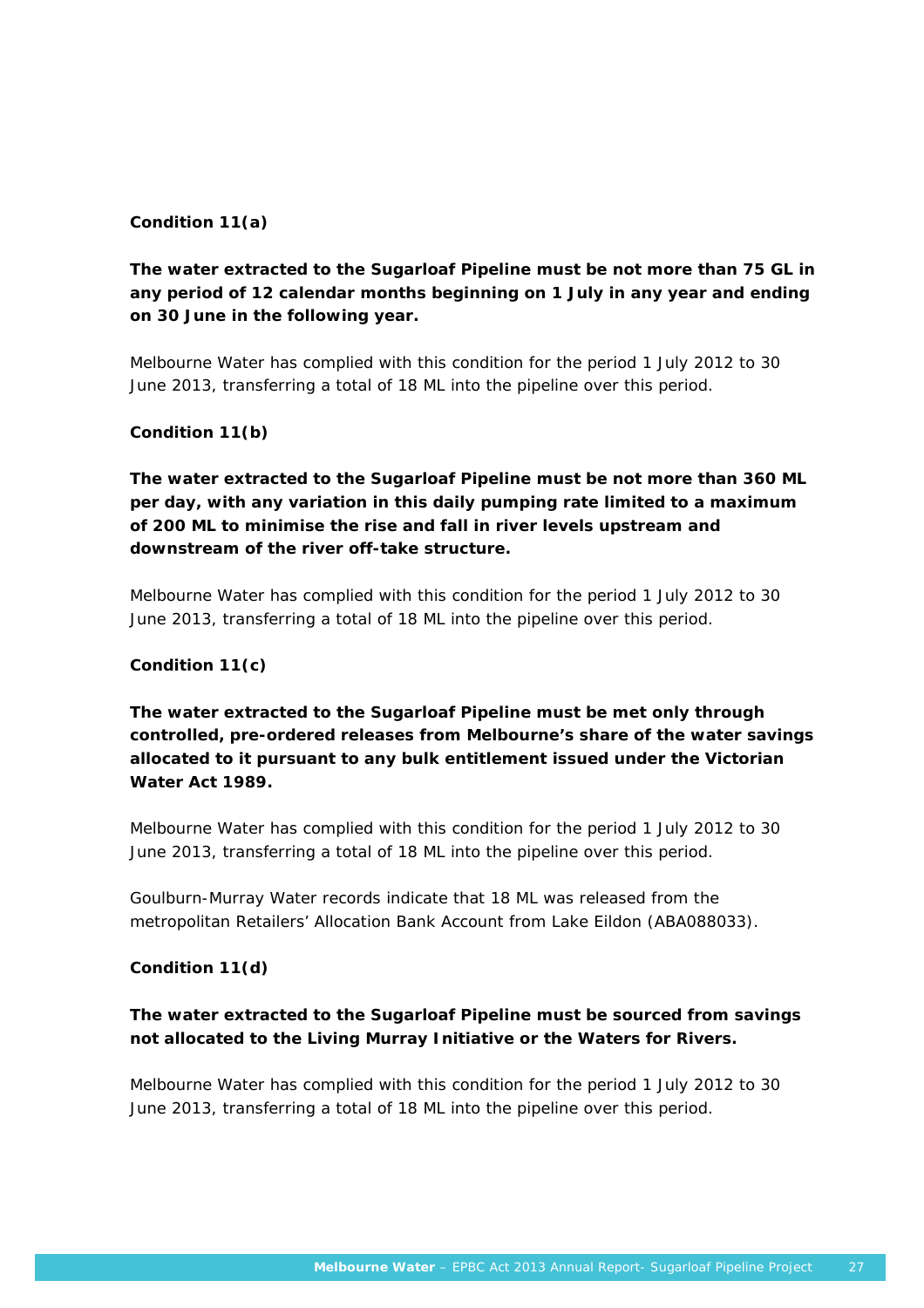This water was released from the metropolitan Retailers' Allocation Bank Account from Lake Eildon (ABA088033) containing water sourced from Goulburn-Murray Connections Stage 1 savings as detailed in the independent audit report that MW provided to DoE last year.

### **Condition 11(e)**

### *The water extracted to the Sugarloaf Pipeline must be zero if the necessary regulated releases are for the maintenance of environmental flows or materially deplete water stored in Eildon Weir that is designated as being an environmental reserve.*

Melbourne Water has complied with this condition for the period 1 July 2012 to 30 June 2013, transferring a total of 18 ML into the pipeline over this period.

The daily passing flow recorded in the Goulburn River at Killingworth while pumping was 5,453 ML/day on 13/11/2012.

# *All water savings taken from the Goulburn River must be sourced from projects that comply with the requirements of the Environment Protection and Biodiversity Conservation Act 1999.*

Melbourne Water has complied with this condition for the period 1 July 2012 to 30 June 2013, transferring a total of 18 ML into the pipeline over this period.

This water was released from the metropolitan Retailers' Allocation Bank Account from Lake Eildon (ABA088033) containing water sourced from Goulburn-Murray Connections Stage 1 savings as detailed in the independent audit report that MW provided to DoE last year.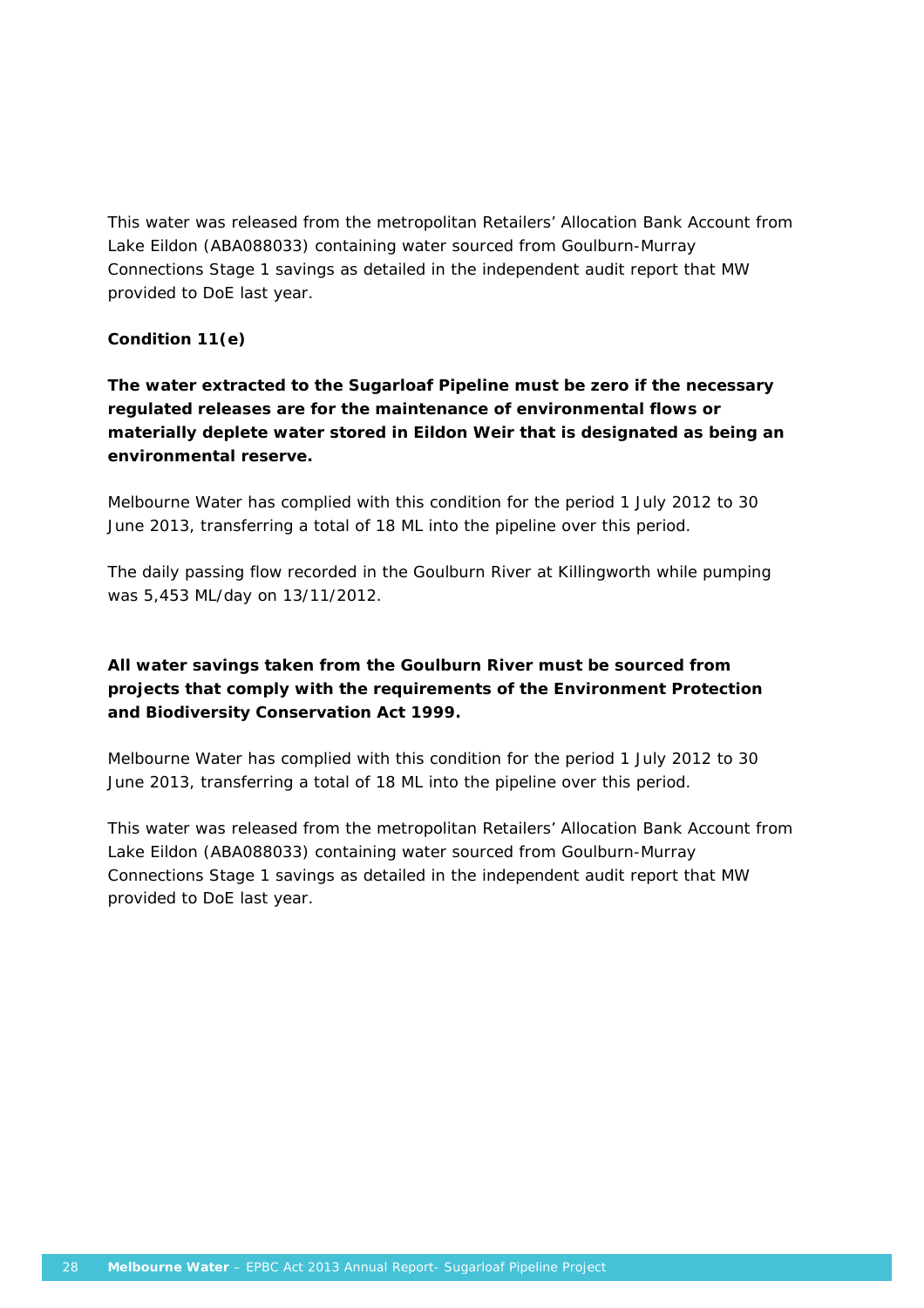#### Goulburn Broken CMA Licence

#### **Goulburn Broken CMA Licence**

The *Environment Protection and Biodiversity Conservation (EPBC) Approval* for the Sugarloaf Pipeline was issued on 12 September 2008. The Goulburn Broken Catchment Management Authority (GBCMA) subsequently issued a licence on 22 December 2008 for the Sugarloaf Pipeline under the *Water Act 1989* following consideration of an assessment under the *Heritage Rivers Act 1990*.

The GBCMA licence included additional requirements beyond those in the *EPBC Approval,* which were ultimately incorporated into the Retailers' Goulburn bulk entitlements.

These conditions are chiefly to ensure the ecological health of the Goulburn River and those conditions concerning river flows, and performance against them, is included in this report in the interests of completeness and transparency. In particular, the Retailers' Goulburn bulk entitlements state that water may only be taken from the Goulburn River when passing flows are at least 300 ML/day and the Sugarloaf Pipeline may be operated to increase or decrease the daily diversion rate by up to:

- a. 75 ML per day when the flow in the Goulburn River at Killingworth is between 300 and 799 ML per day
- b. 120 ML per day when the flow in the Goulburn River at Killingworth is between 800 and 1,499 ML per day
- c. 180 ML per day when the flow in the Goulburn River at Killingworth is at least 1,500 ML per day

# 4 Surveys and Monitoring for threatened fauna & flora

### 4.1 General measures for all Terrestrial Fauna

Pre-Construction and Construction mitigation measures for all Terrestrial Fauna have been previously described in the 2012 annual report to DoE and are not repeated here. The following describes the mitigation measures undertaken post construction over the period 1 July 2012 to 30 June 2013.

Site rehabilitation in line with the Reinstatement Management Programs for the EMP sections has also been undertaken to help facilitate re-colonisation of fauna species.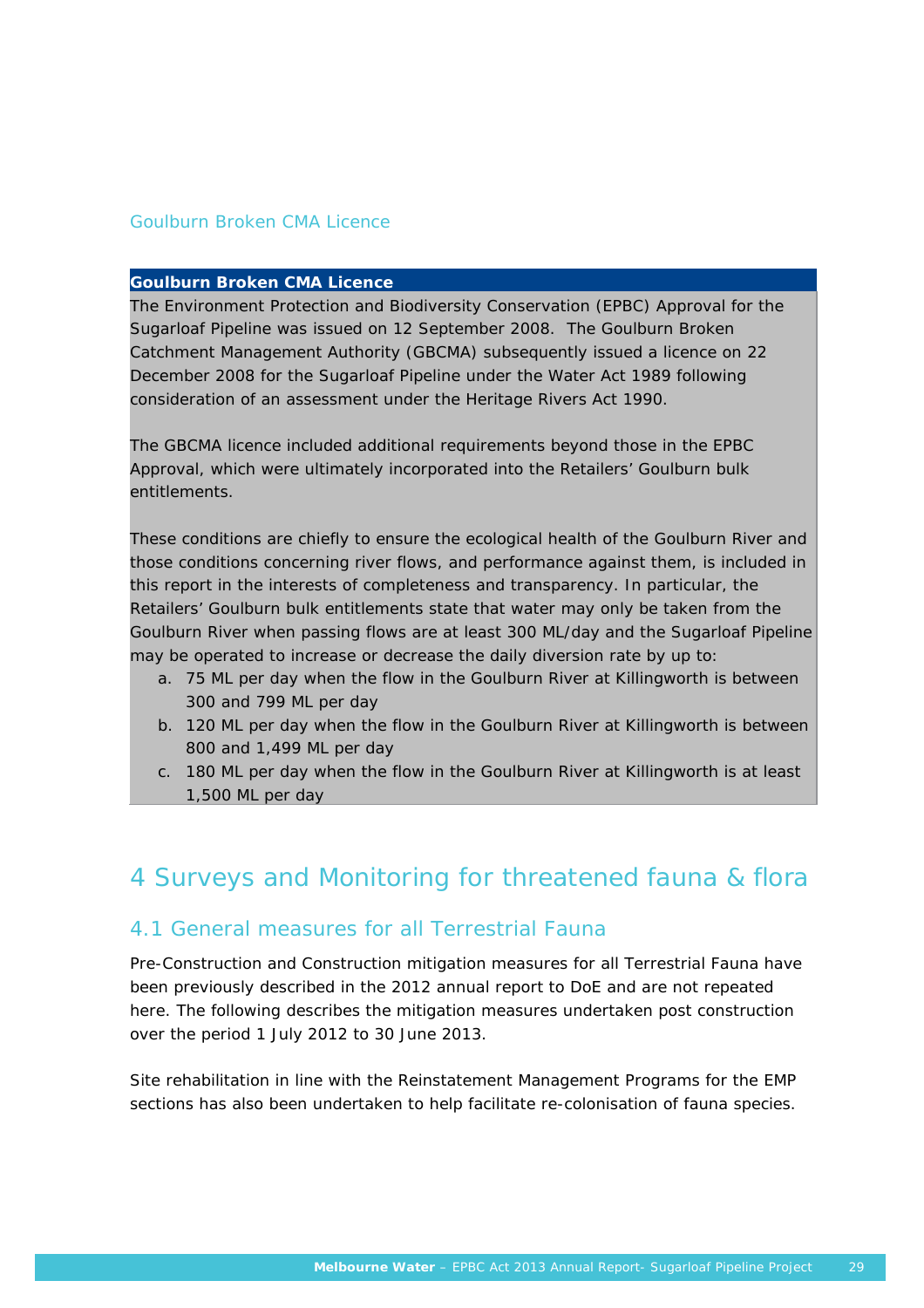Post construction monitoring has been undertaken for EPBC listed species, Striped Legless Lizard (SLL) and Golden Sun Moth (GSM). The findings from the monitoring are summarised below.

# 4.2 Woodland Forest and Scattered Tree Habitats

Appropriate pre-construction and construction surveys were undertaken by the Alliance in accordance with the Fauna Mitigation Plan and were reported in the 2010 annual report to DoE.

 In consultation with DEPI, the Alliance has agreed to a Bandicoot Monitoring Program to be undertaken by the Arthur Rylah Institute (ARI) in 2015. This program will monitor the bandicoots (and other animals) use of structures installed throughout the Toolangi State Forest to facilitate crossing the Sugarloaf Pipeline vehicle access track. Remote cameras will be installed at each of the four crossings and monitoring will occur every 3 months for a total of 4 visits during 2015.

Monitoring of the Toolangi Habitat Linkages has also been agreed to in consultation with DEPI and is currently being undertaken by GHD during 2013/2014. The program will monitor the habitat linkages installed in Toolangi State Forest through the use of remote cameras installed at 32 sites. Data will be recorded over an 8 month period in 2013 and repeated in 2014. The results from this program are expected to be included in the 2013/14 report.

### 4.3 Water body Habitats

Post construction surveys of water body habitat surveys were completed in 2010/11 and Melbourne Water has demonstrated compliance with this condition.

As per correspondence from DoE accepting the 2011/12 report no further action relating to this condition is required however Melbourne Water will continue to report on compliance with all conditions of EPBC Act approval (2008/3960)

# 4.4 Grassland Habitats

### 4.4.1 Golden Sun Moth habitats

Two years (equivalent to two flight seasons) of post construction monitoring for GSM have been completed and were reported in the 2011 annual report to DoE. The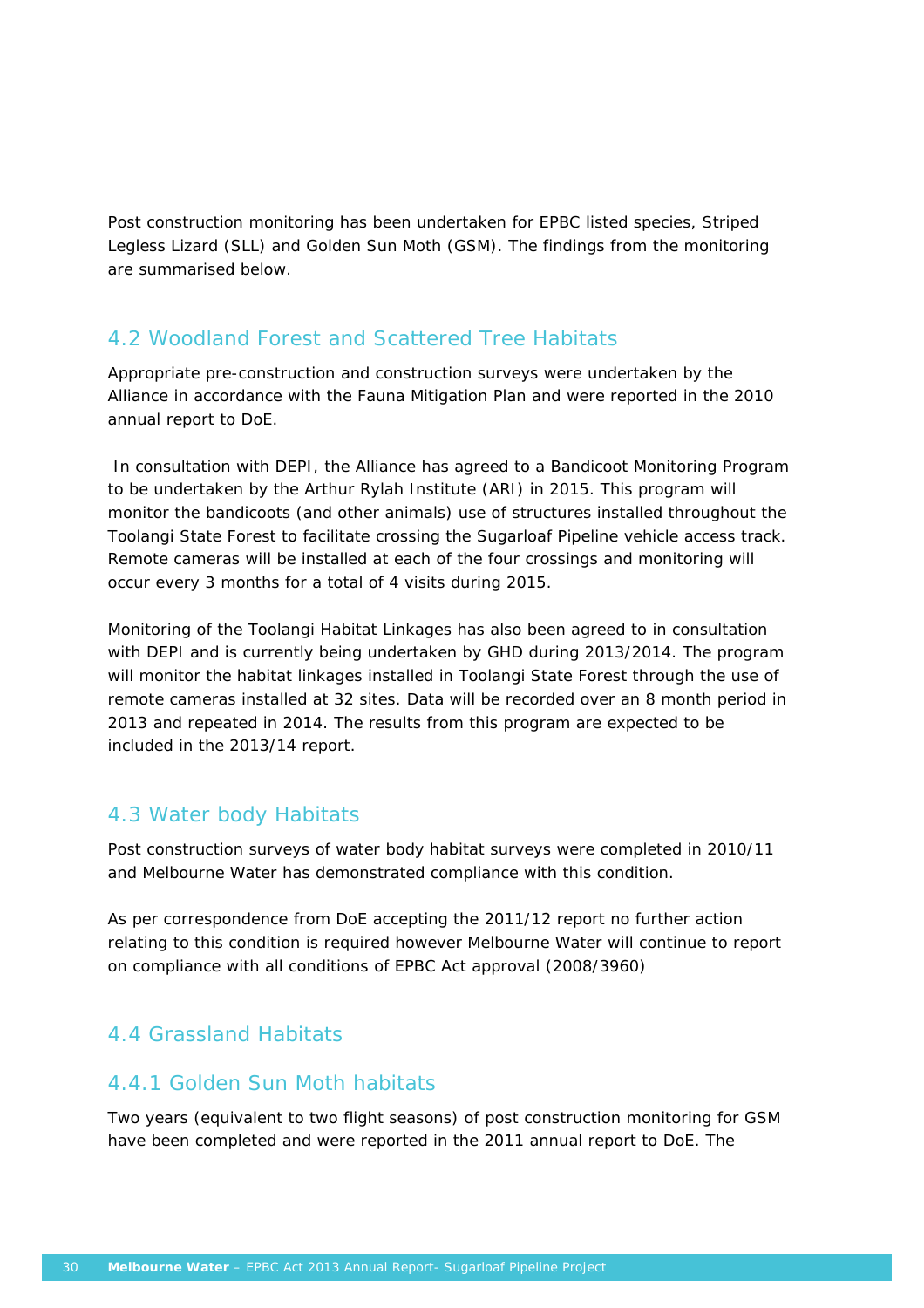Grassland Restoration Experiment and Habitat Slab Replacement monitoring were completed in 2011, and the final reports were included in the 2012 report.

Three additional years of GSM monitoring will be undertaken on the Sheoak property, with 2011/12 flying season as the first of these additional years, the final results expected to be provided in 2014 report to DoE.

### 4.4.1.1 Monitoring Overview

In accordance with the approval conditions, adult GSM surveys were undertaken across the broader Sheoak property. The survey method and effort employed was compliant with the approved mitigation plan for the species. The proposed monitoring program and methods for the project were developed as a stand-alone document prior to the commencement of the 2009/10 flight season and were generally consistent with the national guidelines for the minimum acceptable standards for persons or organisations undertaking GSM surveys (DoE, 2009).

### 4.4.1.2 Adaptive Management

The GSM monitoring period for 2012/13 did not require adaptive management as the aims, timing, effort and conditions during all surveys throughout the 2012/13 GSM flying season were consistent with the DoE guidelines.

### 4.4.1.3 Results from 2012/2013 Flight Season

150 GSM were recorded in the 2012/13 flight season across the Sheoak property. In addition 81 GSM were incidentally observed while zoologists were walking between transects. Of the 150 GSM recorded in transects, 146 were male and four were female. While of the 81 incidental observations 78 were male and three were female.

The 2012/13 flight season results are encouraging with 231 GSM recorded across the Sheoak property. This is an increase from the 2011/12 flight season where 71 male GSM and no female GSM were recorded as detailed in the DoE 2012 report.

Further details, results and maps of GSM monitoring surveys are included Post Construction Golden Sun Moth Monitoring Results, 2012-13 Flight Season (Appendix A)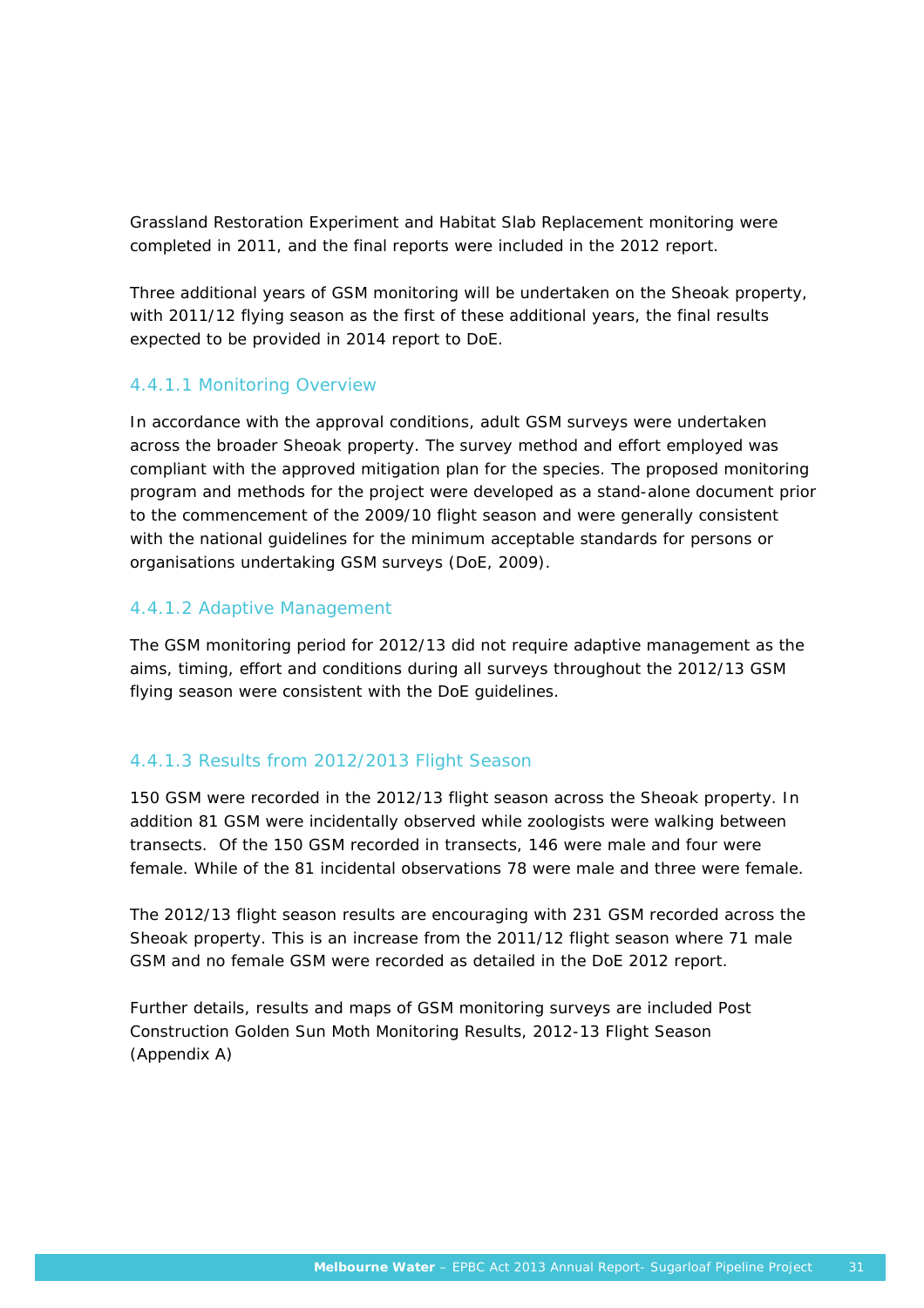### 4.4.1.4 Grassland Restoration Experiment

The Grassland Restoration Experiment is now complete, with the final results submitted in the 2012 report. Further GSM population surveys to be completed in the 2013/14 flight season across the broader Sheoak property which will include the experiment site.

As per correspondence from DoE accepting the 2011/12 report no further action relating to this condition is required however Melbourne Water will continue to report on compliance with all conditions of EPBC Act approval (2008/3960)

#### 4.4.1.5 Habitat Slab Replacement

The Grassland Restoration Experiment is now complete, with the final results submitted in the 2012 report.

As per correspondence from DoE accepting the 2011/12 report no further action relating to this condition is required however Melbourne Water will continue to report on compliance with all conditions of EPBC Act approval (2008/3960).

### 4.4.2 Striped Legless Lizard Habitats

As part of the approvals process for the Sugarloaf Pipeline Project, the Alliance committed to conducting monitoring for SLL during the post-construction phase for a period of two years a draft monitoring plan was developed by the Alliance. Following further consultation, discussion and revisions, the document was endorsed by DEPI.

Post Construction Monitoring for SLL across the SLL monitoring sites (seven locations within the construction corridor where five or more SLL were captured) was completed in January 2012 (two years after the SLL release). Three additional years of SLL monitoring will be undertaken on the Sheoak property.

### 4.4.2.1 Monitoring at Sheoak

15 sets of lizards monitoring grids were established broadly across the Sheoak property. Each grid consisted of 50 wooden shelters placed in five rows of ten shelters, with each shelter placed five metres from the next nearest shelter. Each shelter comprises a block of wood that is about 30 cm long, 20 cm wide and 7.5-10 cm thick. An additional 2cm x 2cm strip of wood is also placed along one edge of the shelter to raise it from the ground slightly.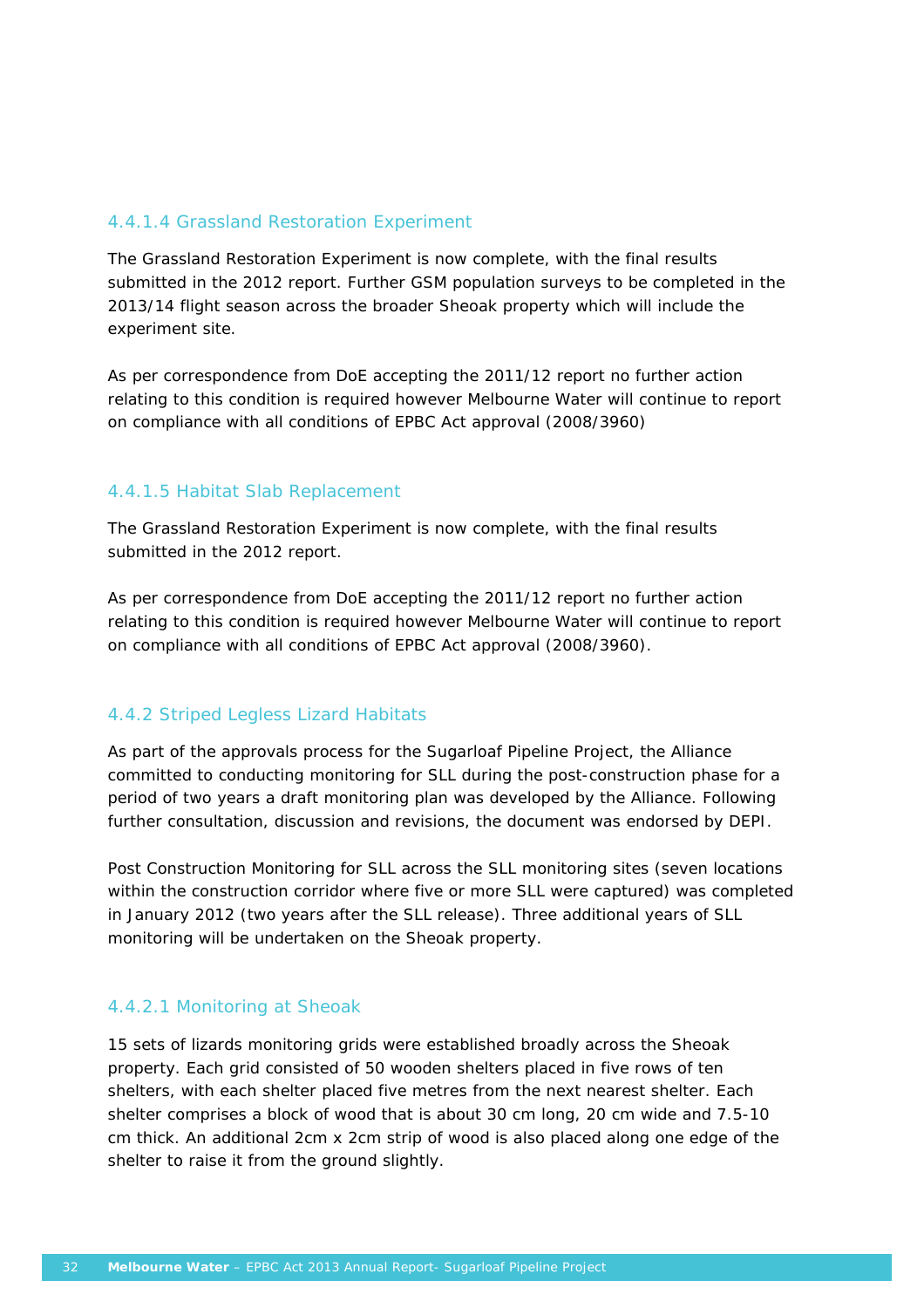These shelters have been checked on four occasions during the period 1 July 2012 – 30 June 2013. Up to 12 SLL were found across the Sheoak property during this monitoring period, two of which were incidental records not recorded within a grid.

- The shelters were checked by ecologists in late June 2012. No SLL were recorded;
- The shelters were checked by ecologists in mid-October 2012. No SLL were recorded;
- The shelters were checked by ecologists late November 2012. 7 SLL were recorded. 3 in Grid E, and one each in Gird H, M, J and L.
- The shelters were checked by ecologists mid-December 2012. 3 SLL were recorded One each in Grid J, K and L.

A summary report will be prepared annually with a full report prepared at the conclusion of the five years monitoring in late 2014. The 2012/13 Post-construction Monitoring Striped Legless Lizard is included as Appendix 2 of this report.

# 4.5 Aquatic Surveys

Post construction surveys of water body habitat surveys were completed in 2010/11, the final results were submitted in the 2011 report.

As per correspondence from DoE accepting the 2011/12 report no further action relating to this condition is required however Melbourne Water will continue to report on compliance with all conditions of EPBC Act approval (2008/3960)

# 4.6 Matted Flax-lily

Matted Flax-lily has been recorded in at least 18 different sites/properties within the survey corridors, with a total of at least 41 discrete patches. The distribution of this species is strongly linked with road reserves and public land within the broader Yarra Glen area, with two outlying occurrences near Yea.

 The construction corridor has impacted the following areas supporting Matted Flaxlily:

- Maroondah Aqueduct (4 patches between Steels Creek Road and Gulf Road);
- Gulf Road (3 patches in road reserve);
- 1 patch immediately adjacent to Maroondah Aqueduct access track entrance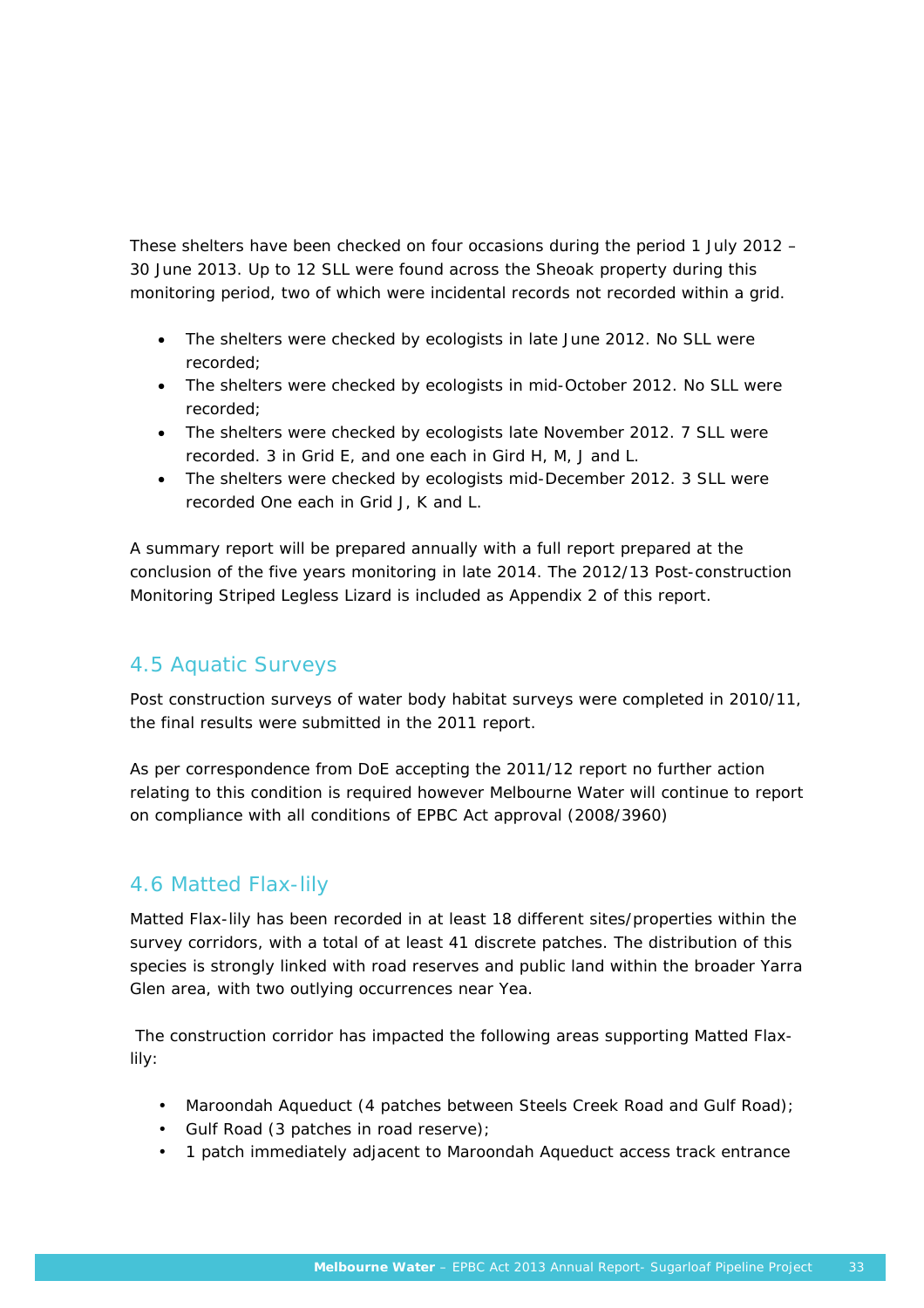- point;
- 1 patch on northern side of road reserve, immediately east of a row of exotic
- trees;
- 1 patch on steep northern roadside embankment, east of aqueduct and west of
- Melba Highway;
- Glenview Road (1 patch on west side of road reserve, north of Yarraview Road);
- In addition the following patch has been impacted though it was not within the
- construction corridor and is included in this document:
- Melba Highway (1 patch on west side of road reserve, south of Hunts Lane).

Impact sites were surveyed in February 2009 with detailed results provided in the Matted Flax-lily translocation agreement.

### 4.6.1 Translocation of Impacted Matted Flax-lily Patches

Impacted patches of Matted Flax-lily were removed in April 2009 under the supervision of an expert in the biology of Matted Flax-lily, Mr Geoff Carr. Mr Carr was recommended by DEPI for his knowledge of the biology of Matted Flax-lily. The removed Matted Flax-lily was transported to the Buxton Zoo Nursery which specialises in the growth of indigenous species. The plants were individually labelled, potted and grown on. They were transplanted into the receptor site in autumn 2010.

The receptor site for the MFL is located within the Maroondah Aqueduct close to the positions of Patches 1 to 4 (discussed above). The site covers an area of 120 x 3 m, and is situated along the southern boundary fence line of the aqueduct, between the Sugarloaf Pipeline access track and the fence line. The site was fully cleared during pipeline construction but was reinstated with stored topsoil, and then replanted with a locally indigenous species mix. This section of the aqueduct is known to support MFL as shown by the persistence of the species in this area prior to the construction of the Sugarloaf Pipeline.

A Matted Flax-lily Translocation Commitment was developed by the Alliance in consultation with DoE, DEPI and MW and has been endorsed. This Commitment is a detailed discussion of the translocation requirements and ongoing management actions to help facilitate the ongoing survival of this species over a five year period at the receptor site.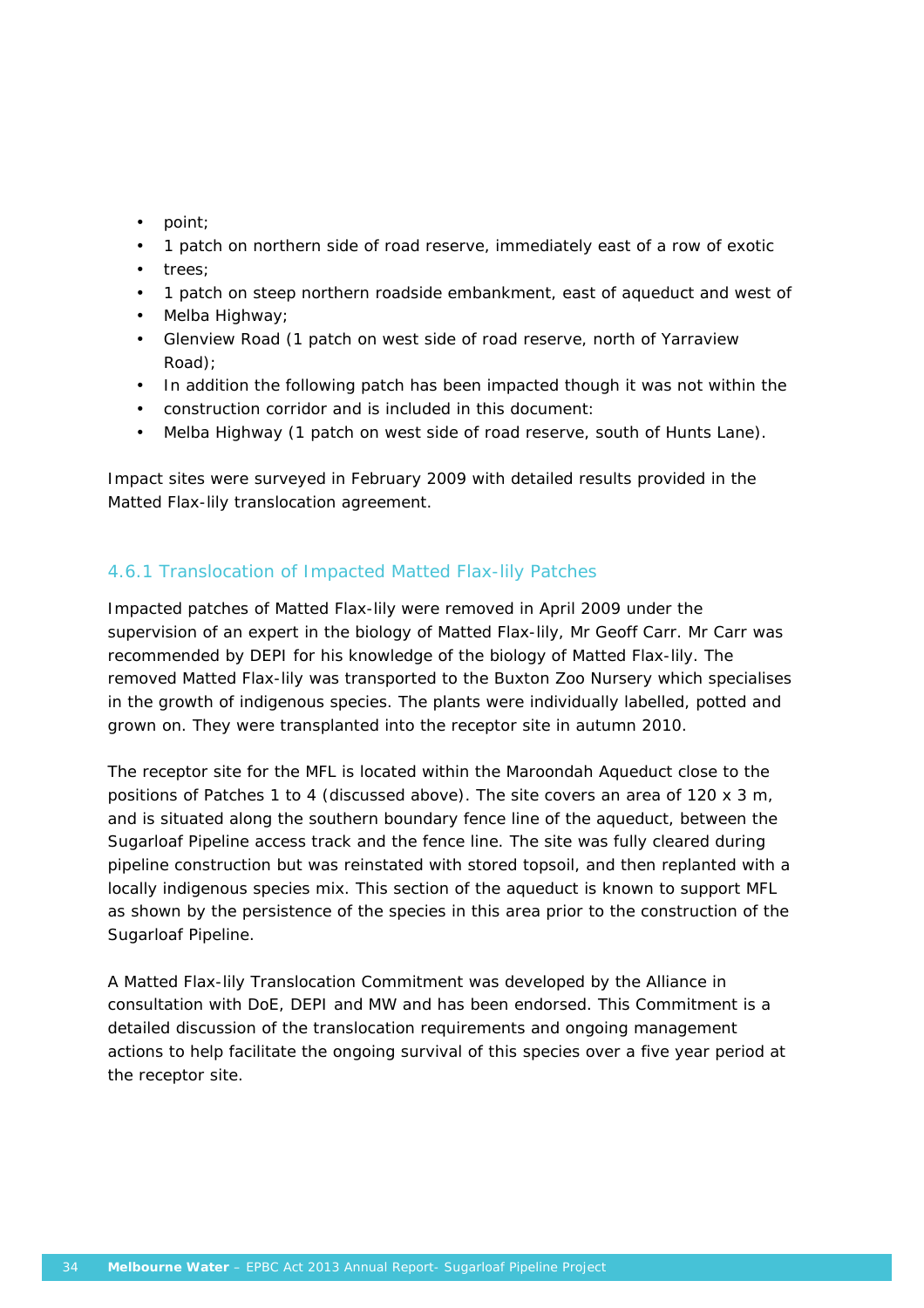### 4.6.2 Monitoring

Monitoring of the translocated MFL commenced in November 2010. The monitoring report "Matted Flax-lily (*Dianella amoena*) Translocation: Monitoring Autumn 2013" is attached in Appendix C. The next monitoring report (for autumn 2014) is due in February 2014 with results reported in the 2014 Annual Report.

The 2012/13 monitoring program of MFL within the translocation site on the pipeline easement found that:

- There was good (acceptable) survival of the *Dianella amoena* plants translocated, with minimal mortality (approximately 5%);
- Flowering has extended well beyond the usual October- January flowering period well into March; and
- Effective weed management has seen a dramatic response in growth and flowering of the *Dianella amoena* plants.

The monitoring report also noted an increase in the amount of weeds present at the translocation site. Weed management activities have been undertaken since the translocation in April 2009, but growing conditions in the last three years have favoured weed growth. Following receipt of the 2011/12 monitoring report, a Weed Management Plan was developed for the site in order to address the weed issues at the site thereby enhancing the performance of the MFL population. This Weed Management Plan was submitted to DoE in November 2012.

The MFL Translocation Commitment document also identified several 'control' sites against which the translocated population could be evaluated. These were located on roadsides, as follows:

- Maroondah Aqueduct (east side), approximately 30 m north of Yarraview Road  $(1$  patch);
- Melba Highway (east side), adjacent to property no. 650, approximately 1 km north of Gulf Road (3 patches); and
- Patch 8 on Melba Highway (west side), approximately 150-175 m south of Hunts Lane (1 patch).

During field work in both 2011 and 2012 these populations could not be found, with the exception of the Hunt's Lane patch (Patch 8 on the Melba Highway). It is assumed that plants no longer exist, that is they have become extinct because of a combination of mowing (slashing) of the road reserves by local Councils, coupled with weed invasion. The patches near Gulf Road suffered a similar fate as discussed in the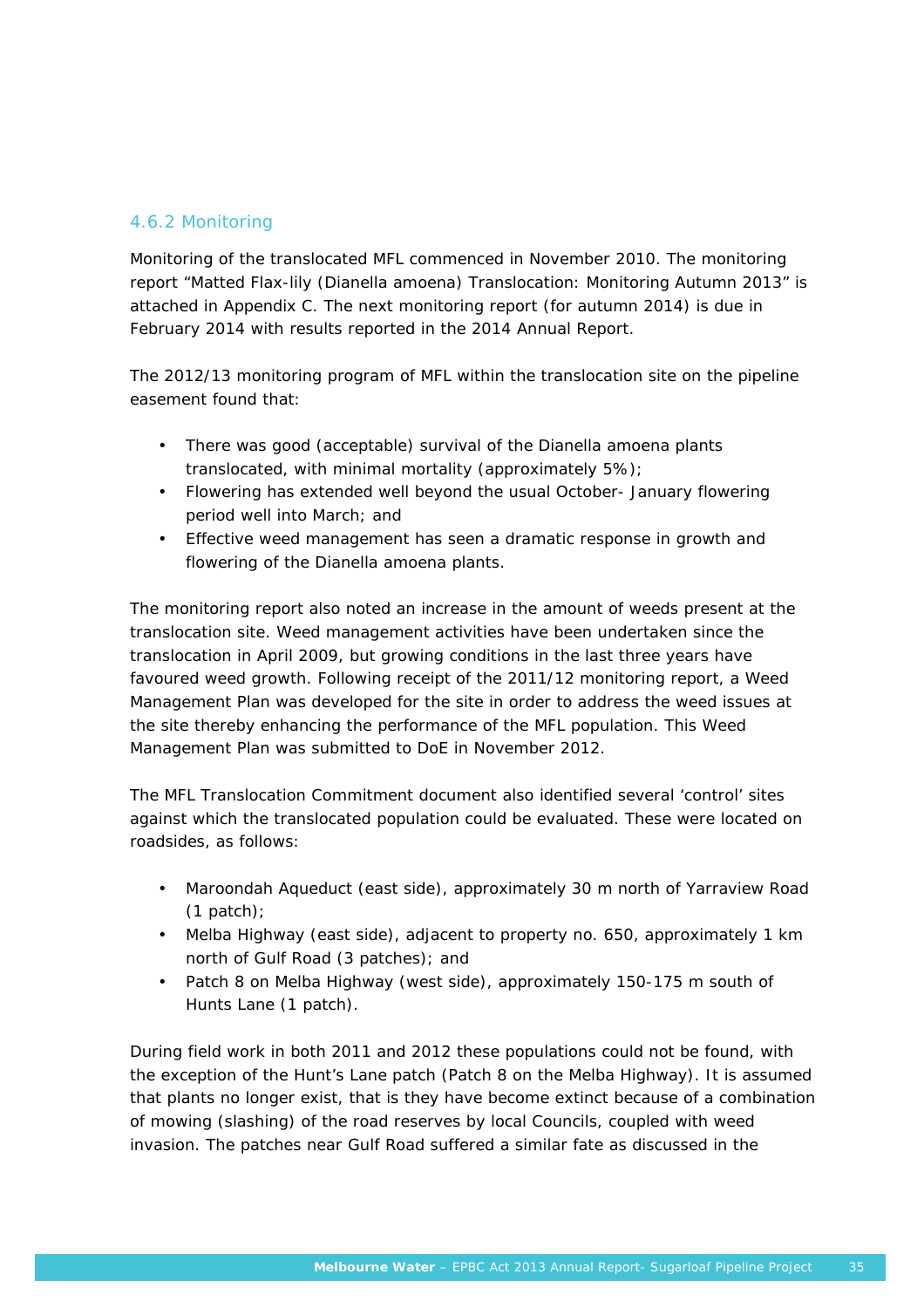2010/2011 monitoring report provided with the DoE annual report 2011. Mr Carr inspected this site again in February 2013 and again found no evidence of *Dianella*. The specialist concluded that MFL could easily fall extinct on these highly vulnerable road reserve populations, and that growing conditions for weed species has been exceptional this year.

### 4.6.3 Adaptive Management

Under section 1.5.1 of the Matted Flax-lily Translocation Commitment document monitoring was scheduled to occur during autumn and winter each year, but this did not occur in 2013. The specialist deemed monitoring at this time would not provide any meaningful results (as detailed below) and has recommended that monitoring described in section 1.5.5 of the MFL commitment document be amended to an annual inspection during Spring/Summer for a further three years until 2014.

The specialists rational behind a reduced monitoring program are that the growth and responses of the plants is highly seasonal and they go into a quiescent period in summer, usually with considerable loss of leaves (which are facultatively deciduous in response to drought). Growth recommences in autumn following the autumn break. The specialist believes that nothing will be gained by monitoring in seasons other than the spring-early summer flowering period because we are interested in (i) the maximum seasonal expression of vegetative growth, and (ii) flowering and fruiting responses as a measure of successful establishment and reproductivity. Both these aspects of performance are best and most appropriately monitored in the spring-early summer flowering period. Vegetative performance documentation at other times may be quite ambiguous as to its interpretation. In June 2012 MW wrote to DPCD (cc DoE and DEPI) requesting that this change to the monitoring frequency be endorsed. A letter of support for the changes to the monitoring program from the expert in the biology of Matted Flax-lily, Mr Geoff Carr was forwarded to DoE in May this year.

# 5 Conclusion

The Sugarloaf Pipeline Alliance and Melbourne Water have implemented actions and adhered to the conditions placed on the Project by the then Federal Minister for the Environment, Heritage and the Arts.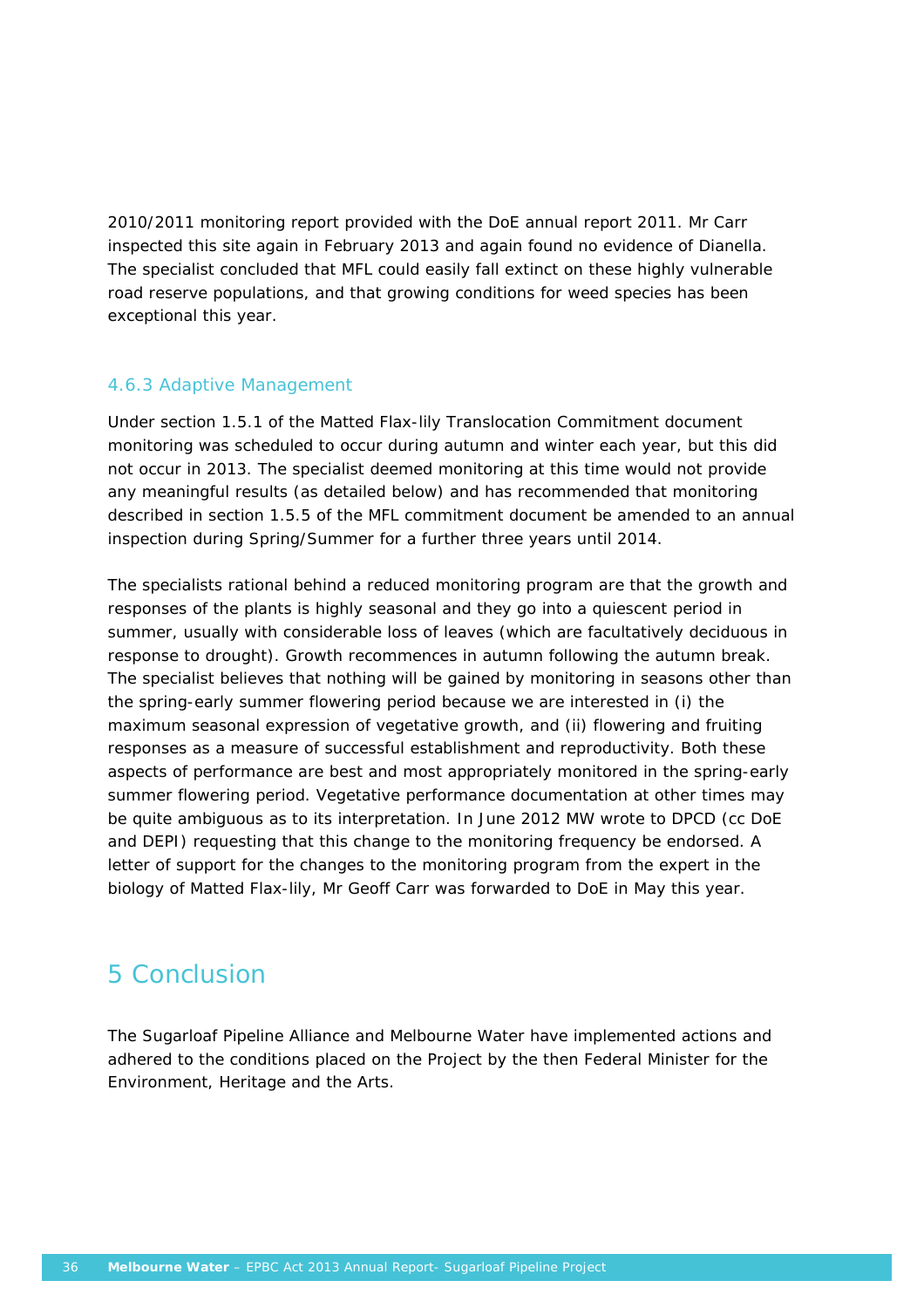Full compliance with pipeline operational volume conditions was achieved between 1 July 2012 and 30 June 2013 with only 18 ML extracted to the Sugarloaf Pipeline during this period.

Three EPBC Listed species have been located in the construction ROW - Striped Legless Lizard, Golden Sun Moth and Matted Flax-lily. The management of these species and all other EPBC listed species has been in accordance with the Environmental Management Strategy which has been endorsed by State and Federal Government, except in unexpected situations where adaptive management has been necessary and subsequently approved before implementation.

A large population of SLL was detected, and appropriate measures have been implemented throughout the project. Two years of post-construction monitoring (2009, 2010), and two additional years of monitoring (2011 & 2012) have been completed; with 12 live SLL observed in the monitoring grids in 2012/13. Monitoring will continue for a further year (until December 2014) on the Sheoak property.

Large populations of GSM have also been detected. Monitoring of GSM has been completed for two post construction flight seasons (2009/10, 2010/11) and two additional year of monitoring (2011/12, 2012/13), and will continue for a further flight seasons (2013/14) at the Sheoak property.

Impacted patches of Matted Flax-lily were removed from areas around Yarra Glen and were translocated to the agreed receptor site in autumn 2010. Monitoring and management measures have been undertaken each year (2010-2013) and will continue for a further season (2013/14) at the receptor site.

A number of the EPBC Approval conditions apply primarily to the construction phase of the project. Future annual reports will focus on monitoring and management of SLL, GSM and Matted Flax-lily; as well as compliance with the limitations of pipeline operational volumes set out in condition 11, in the event that the pipeline is used under conditions of 'critical human need.'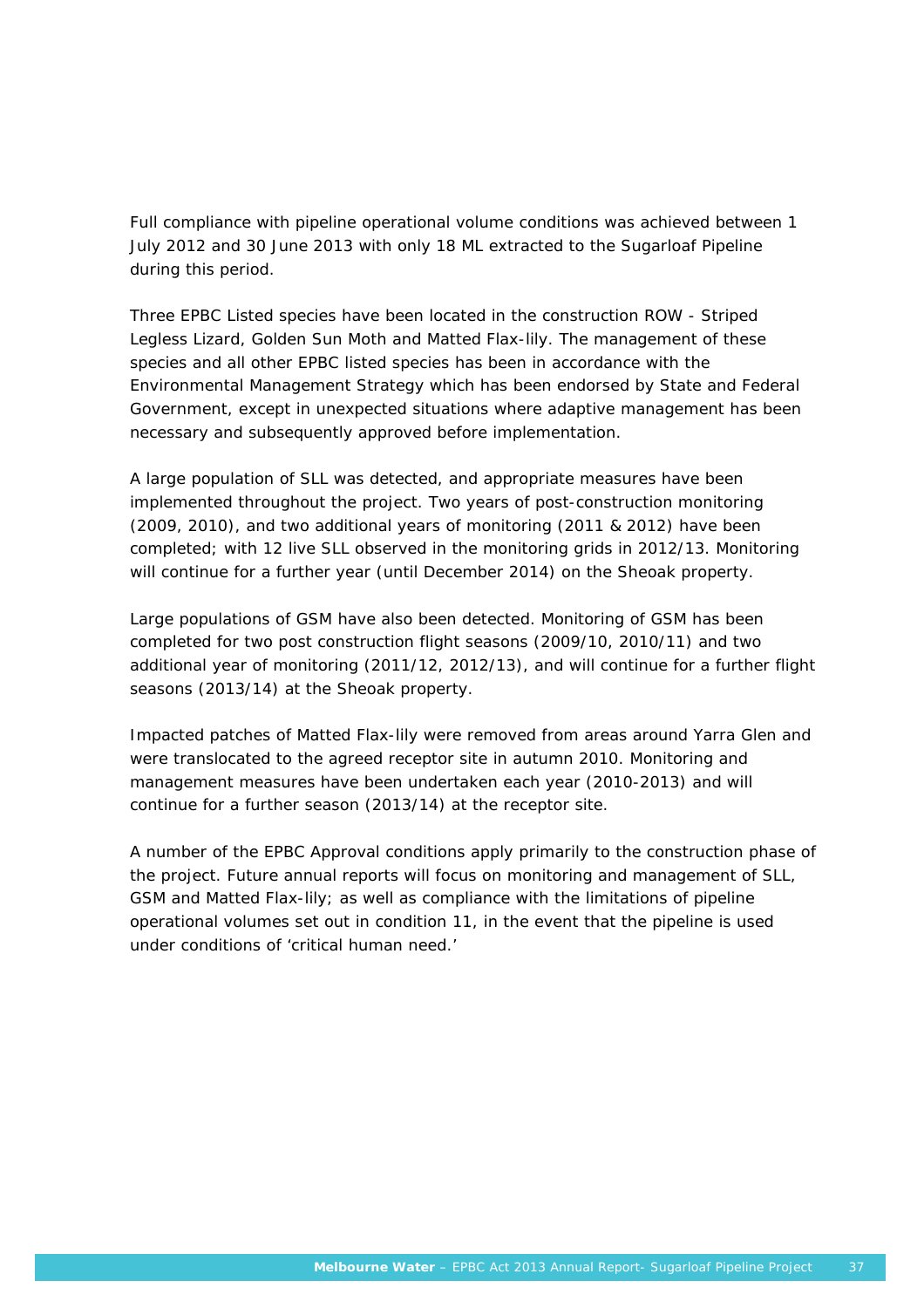Appendix A: (Attached) Post Construction Golden Sun Moth Monitoring Results 2011 - 2012 Flight Season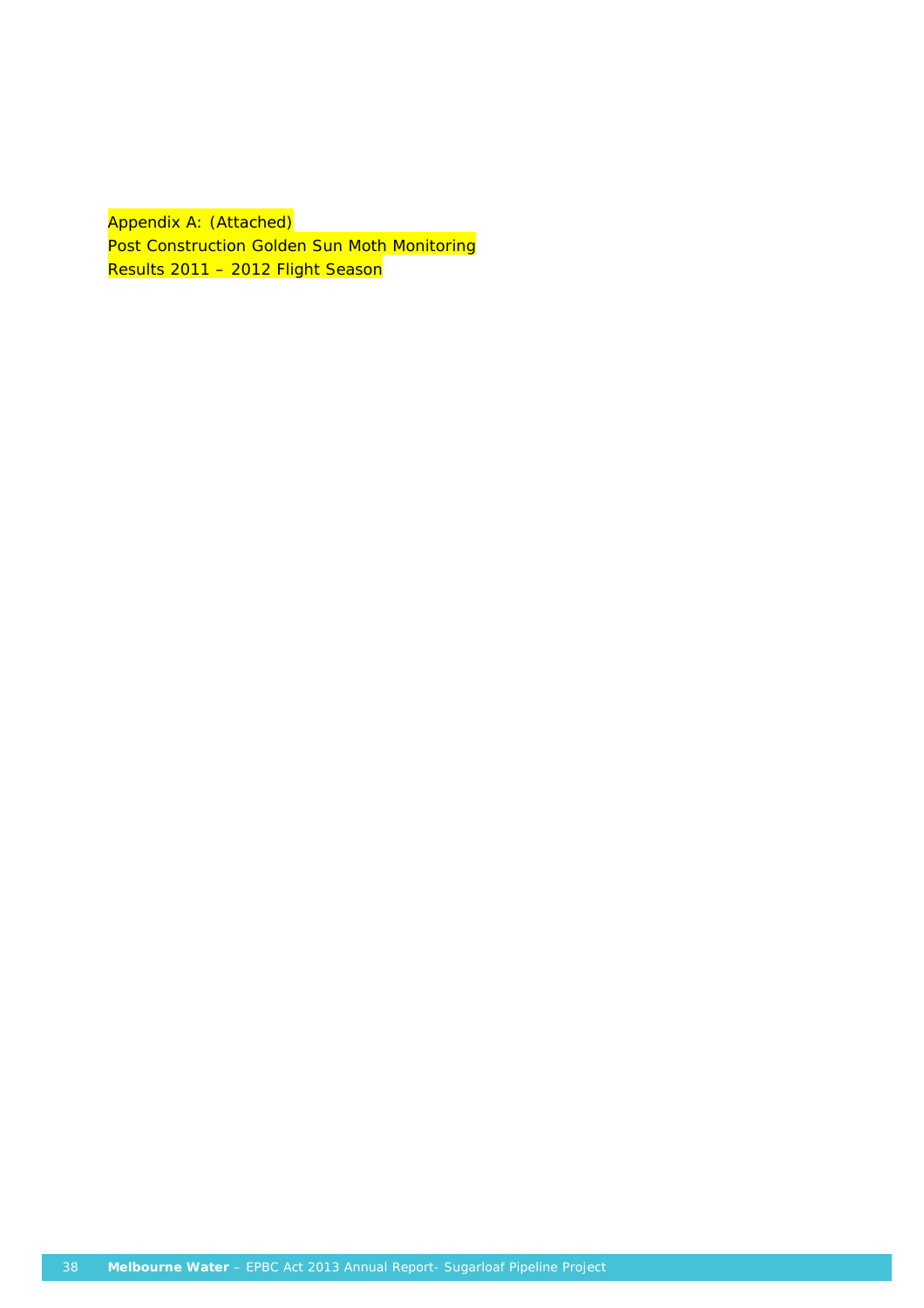Appendix B: (Attached) 2012 Post Construction Monitoring **Striped Legless Lizard**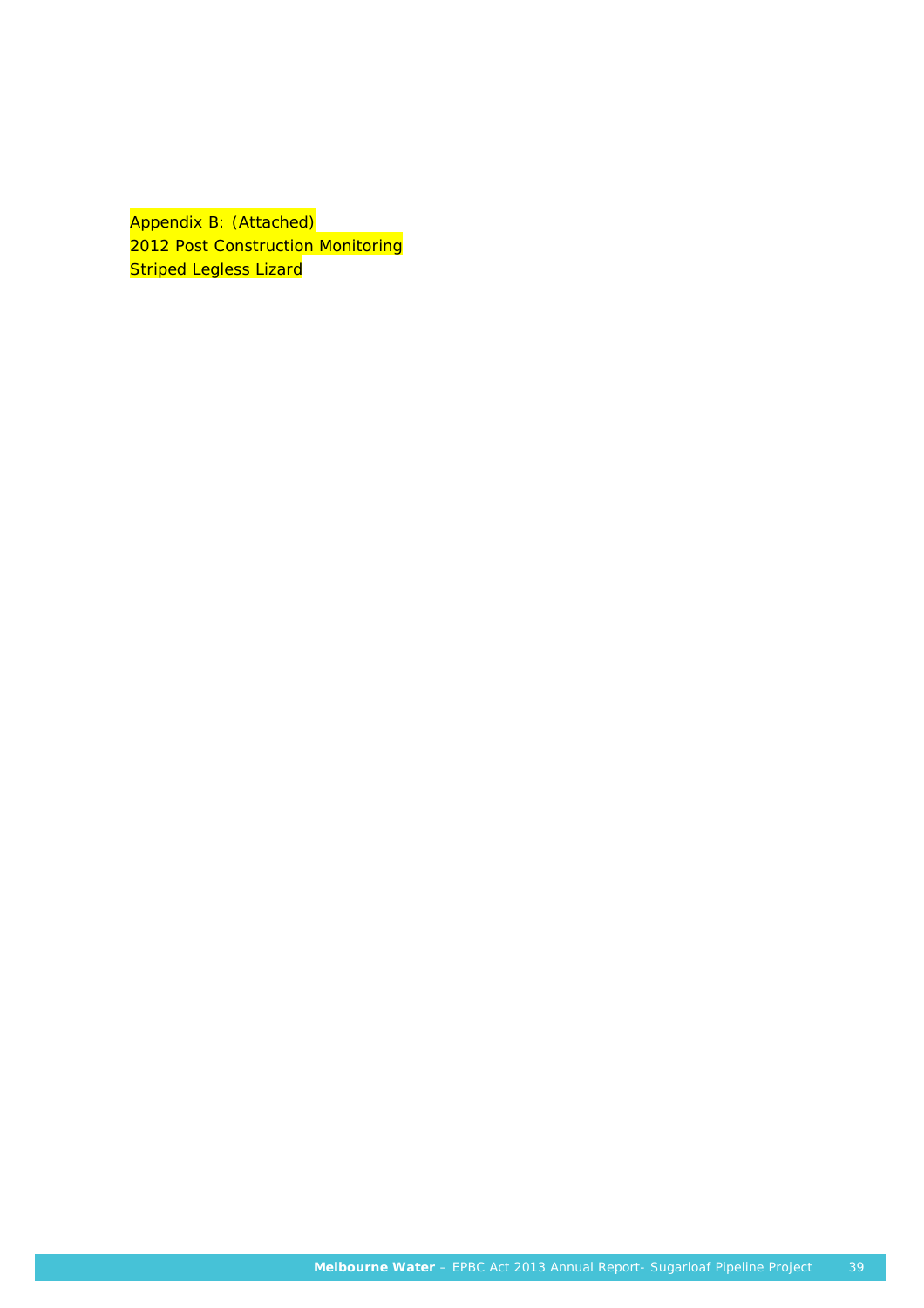Appendix C: (Attached) Post Construction Monitoring Matted Flax-lily.